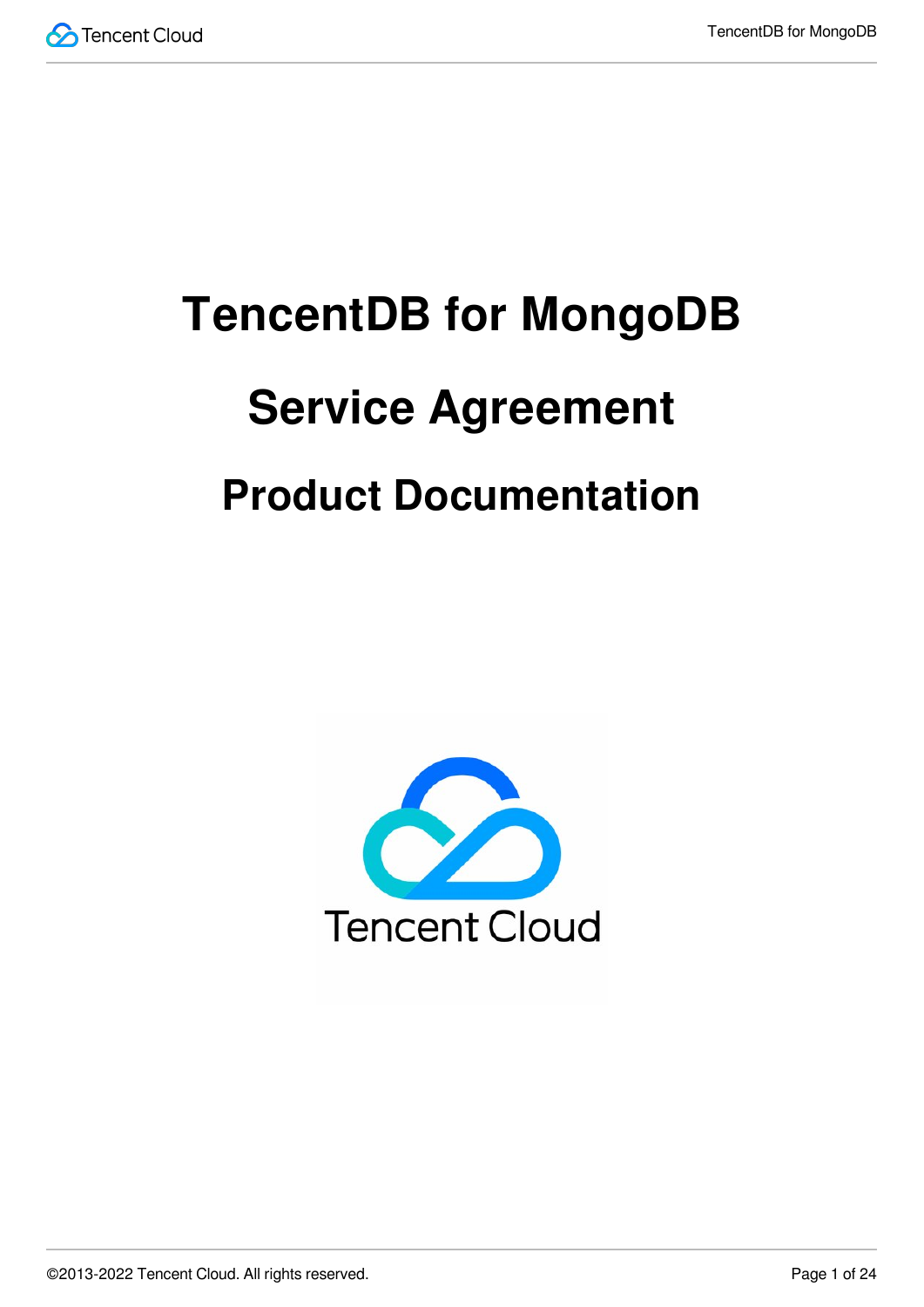

#### Copyright Notice

©2013-2019 Tencent Cloud. All rights reserved.

Copyright in this document is exclusively owned by Tencent Cloud. You must not reproduce, modify, copy or distribute in any way, in whole or in part, the contents of this document without Tencent Cloud's the prior written consent.

Trademark Notice

#### **C** Tencent Cloud

All trademarks associated with Tencent Cloud and its services are owned by Tencent Cloud Computing (Beijing) Company Limited and its affiliated companies. Trademarks of third parties referred to in this document are owned by their respective proprietors.

#### Service Statement

This document is intended to provide users with general information about Tencent Cloud's products and services only and does not form part of Tencent Cloud's terms and conditions. Tencent Cloud's products or services are subject to change. Specific products and services and the standards applicable to them are exclusively provided for in Tencent Cloud's applicable terms and conditions.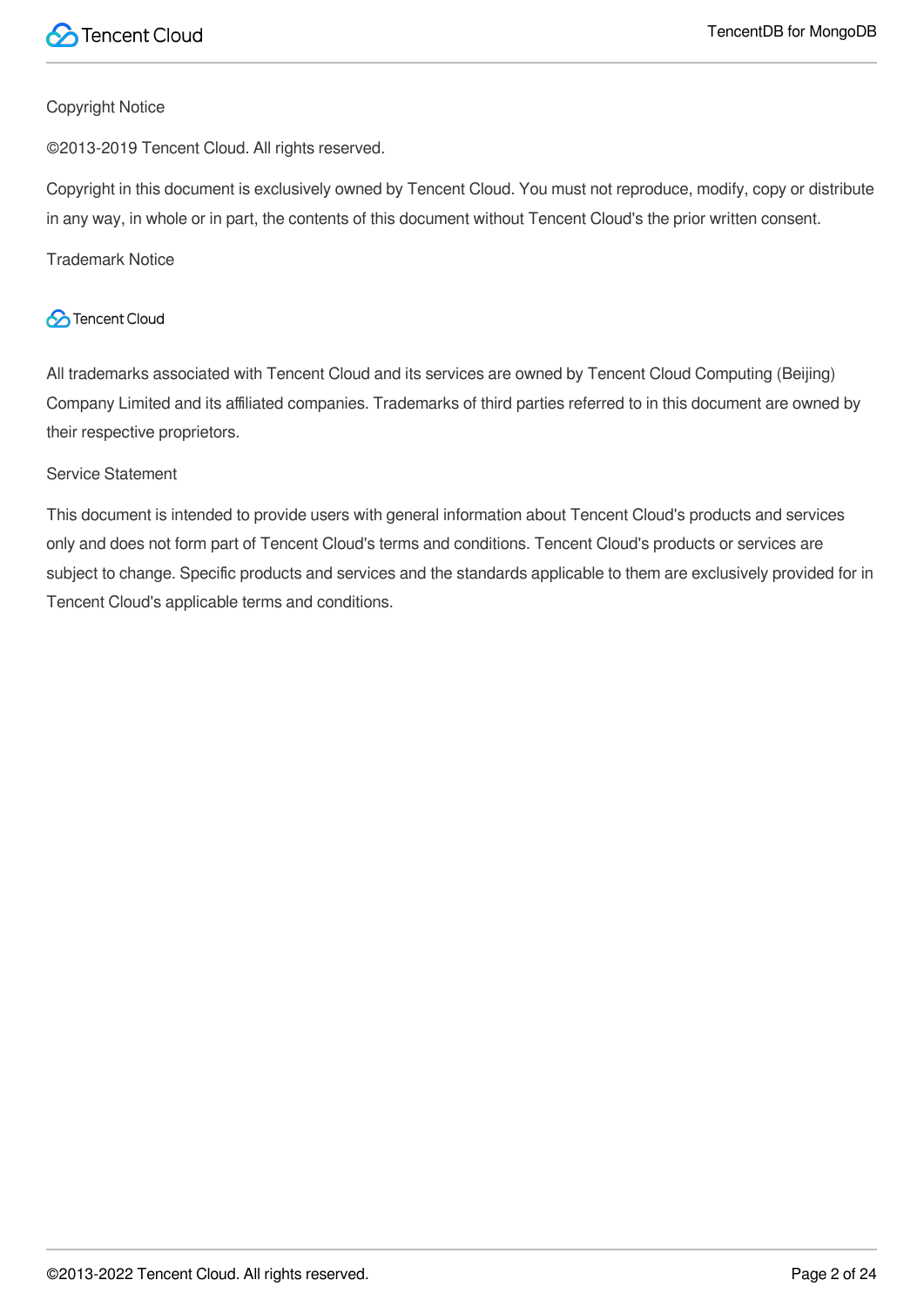

### **Contents**

Service [Agreement](#page-3-0) Service Level [Agreement](#page-3-1) Terms of [Service](#page-5-0)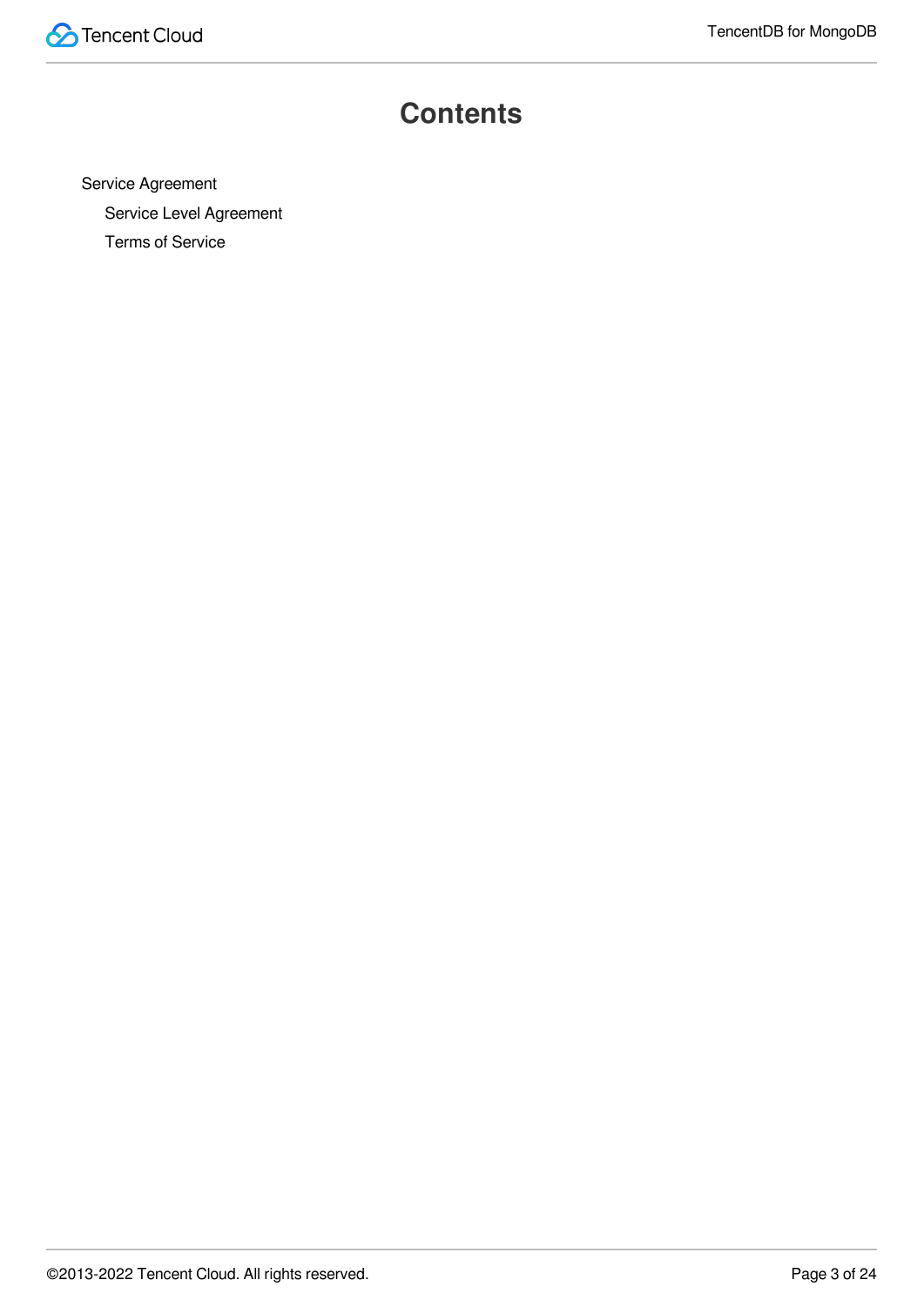# <span id="page-3-1"></span><span id="page-3-0"></span>Service Agreement Service Level Agreement

Last updated:2019-08-12 12:17:37

#### **1. Service Content**

TencentDB for MongoDB is a professional high-performance distributed data storage service developed based on MongoDB, the world's most promising open source NoSQL database. It is 100% compatible with MongoDB protocol, and well suited for non-relational database use cases.

Additionally, TencentDB for MongoDB offers high-performance, reliable and user-friendly MongoDB cluster services. Each instance is either a replica set of at least one (1) master and two (2) slaves or a sharding cluster of multiple replica sets, ensuring high availability of user data.

#### **2. Data Durability**

Tencent Cloud guarantees that the monthly durability of data storage with respect to the instances applied for by a user within the service period (i.e., the service period of MongoDB purchased by the user) is 99.9996%. That is, for each 1,000,000 instances applied for by a user each month, only 4 instances are exposed to data loss.

#### **3. Data Deletion**

If a user voluntarily deletes the data or when the data needs to be deleted upon expiration of the service period for a user, Tencent Cloud will perform low level formatting of disks to completely and irrecoverably delete all data of the user prior to disposal or resale of the devices, and the disks will be demagnetized when they are discarded.

#### **4. Right to Know**

A. The location of data center where data is stored (users may query this by submitting a ticket).

B. The number of data backups and the location of data center where the backup data is stored (users may query this by submitting a ticket).

C. Tencent Cloud can help users choose a data center with proper network conditions for data storage. Cold backup is dynamically allocated according to the utilization of resources. Users, by default, do not need to choose the data center and cold backup center. Users may submit a ticket if they wish to choose a data center and/or a cold backup center.

D. The local laws and relevant laws of the People's Republic of China that a data center shall comply with (users may query this by submitting a ticket).

E. No data of a user will be provided to any third party unless required by a government regulatory authority for supervision, administration or audit purposes. The user behavior log will be used for data analysis of the database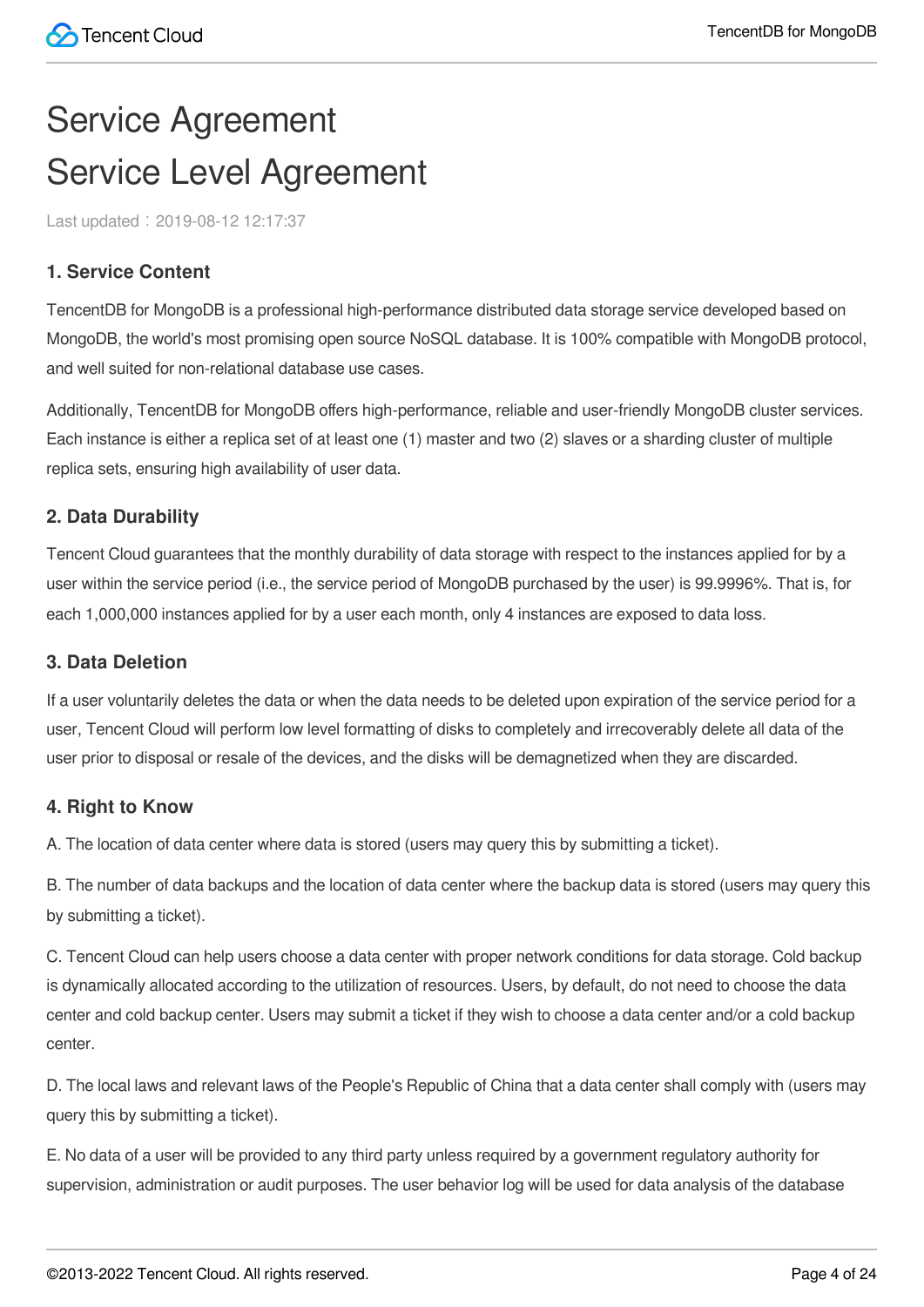operation, but no personal data would be presented externally.

#### **5. Data Confidentiality**

Tencent Cloud achieves network isolation by configuring firewalls and adopting white-list filtering mechanism, and ensures the invisibility of data of different users in the same resource pool via authorization control of user names and passwords of MongoDB instances.

#### **6. Data Audit**

Tencent Cloud may, in accordance with the existing laws and regulations, and provided that the relevant procedural and formality requirements are fully compliant, disclose certain information, including without limitation operation log of key components, operation records of operation and maintenance personnel and operation records of users, for the purposes of cooperating with supervision and administration, evidence collection and investigations of governmental or regulatory authorities or otherwise.

#### **7. Service Availability**

A. TencentDB for MongoDB guarantees a service availability of 99.95%, that is, for each month, the service is available for 43,178.4 minutes (i.e., 30 (days)  $\times$  24 (hours)  $\times$  60 (minutes)  $\times$  99.95%) and there may be 21.6 minutes (i.e., 43,200 -- 43,178.4) downtime, which is calculated on a single database instance basis.

B. Service downtime does not include any time period when the service is unavailable due to regular system maintenance, force majeure event, or any reason attributable to a user or a third party.

#### **8. Recovery Capacity**

Tencent Cloud's professional teams provide maintenance assistance 24/7.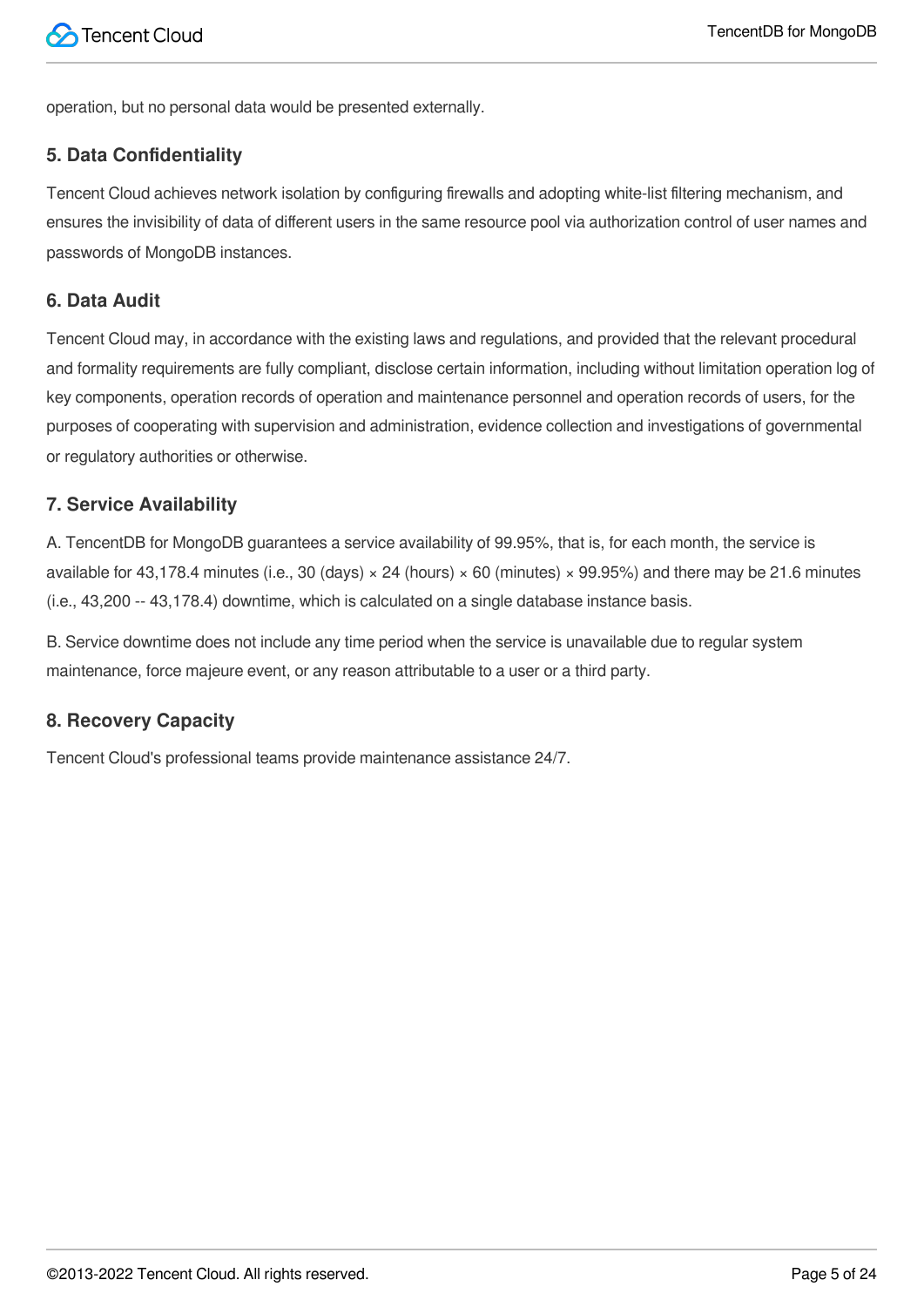# <span id="page-5-0"></span>Terms of Service

Last updated:2020-04-03 14:02:22

# TENCENT CLOUD TERMS OF SERVICE

Welcome, and thank you for your interest in the online services collectively known as Tencent Cloud, along with any related websites, networks, applications, and other services provided by Tencent (collectively, the "**Services**"). These Terms of Service are a legally binding contract between you and Tencent regarding your use of the Services. For the purposes of these Terms of Service, "**Tencent**," "**we**," "**our**," and "**us**" refer to the applicable Tencent contracting entity set forth in Section 3.

#### **PLEASE READ THE FOLLOWING TERMS CAREFULLY.**

**BY CLICKING** "**I ACCEPT**," **OR BY DOWNLOADING, INSTALLING, OR OTHERWISE ACCESSING OR USING THE SERVICES**, YOU AGREE THAT YOU HAVE READ AND UNDERSTOOD, AND, AS A CONDITION TO YOUR USE OF THE SERVICES, YOU AGREE TO BE BOUND BY, THE FOLLOWING TERMS AND CONDITIONS, INCLUDING the then-current additional terms applicable to the Services posted online [here](https://intl.cloud.tencent.com/document/product/301?lang=en), including the Privacy Policy, Data Privacy and Security Agreement, Acceptable Use Policy, Copyright Policy, the PRC Service Region Terms, the North America Terms, the EEA Consumer Terms, the Germany Terms, any Service-specific terms, and the Service Level Agreement (collectively, "**Additional Terms**," and together with these Terms of Service, the "**Terms**"). Please see our Privacy and Cookies Policy for further information regarding our use of your personal information submitted to or via the Services. If you are not eligible, or do not agree to the Terms, then you do not have Tencent's permission to use the Services. YOUR USE OF THE SERVICES, AND TENCENT'S PROVISION OF THE SERVICES TO YOU, CONSTITUTES AN AGREEMENT BY TENCENT AND BY YOU TO BE BOUND BY THESE TERMS.

**1. THE SERVICES AND APPLICATIONS**. The Services are further described at http://intl.cloud.tencent.com, and include: (a) the documentation for the Services (as may be updated from time to time) in the form generally made available by Tencent to its customers for use with the Services; (b) the APIs, mobile applications, and Software provided by Tencent in connection with the Services; and (c) any additional services purchased by you. The Services allow you to create applications using the Services or run applications on the Services ("**Applications**"). Applications include any application that runs on the Services and any source code written by you to be used with the Services or otherwise hosted on Tencent Cloud.

**2. ELIGIBILITY.** You must be at least 18 years old to use the Services. By agreeing to these Terms, you represent and warrant to us that: (a) you are at least 18 years old; (b) you have not previously been suspended or removed from the Services; and (c) your registration and your use of the Services is in compliance with any and all applicable laws and regulations. If you are an entity, organization, or company, the individual accepting these Terms on your behalf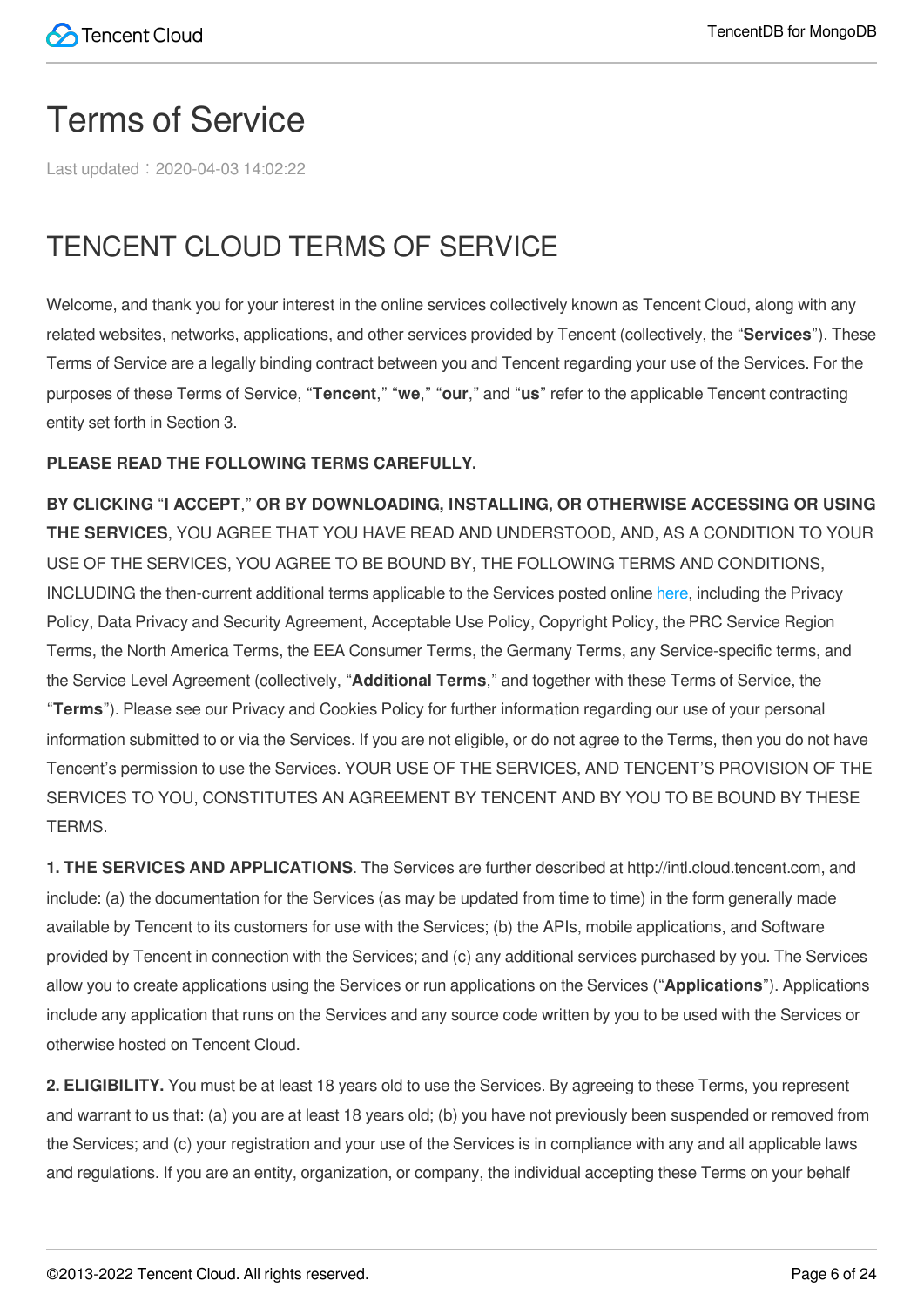represents and warrants that they have authority to bind you to these Terms and you agree to be bound by these Terms.

#### **3. CONTRACTING ENTITY; GOVERNING LAW**

(a)The country specified in your registered billing information determines: (i) the Tencent entity with which you are contracting under these Terms and (ii) the governing law that applies to these Terms and your use of the Services, as set forth in the table below.

| <b>Your Location</b>                         | <b>Tencent Contracting Entity</b>                                                                                                                                       | Governing<br>Law          |
|----------------------------------------------|-------------------------------------------------------------------------------------------------------------------------------------------------------------------------|---------------------------|
| European<br>Economic Area<br>and Switzerland | Tencent Cloud Europe B.V., a Dutch registered company located at<br>Atrium Building, 8 <sup>th</sup> Floor, Strawinskylaan 3127, 1077 ZX, Amsterdam,<br>the Netherlands | England<br>and Wales      |
| North America                                | Tencent Cloud LLC, a Delaware corporation registered company located<br>at 250 W. 1st St., Ste 310, Claremont, CA 91711.                                                | California,<br><b>USA</b> |
| South Korea                                  | Tencent Korea Yuhan Hoesa, 152, Taeheran-ro, Gangnam-gu<br>(Gangnam Finance Center, Yeoksam-dong), Seoul, Korea                                                         | Hong Kong                 |
| Rest of the world                            | Aceville Pte Ltd, a Singapore-registered company located at 16 Collyer<br>Quay, No. 1829, Level 18, Singapore 049318.                                                   | Hong Kong                 |
| People's Republic<br>of China                | Tencent Cloud Computing (Beijing) Co., Ltd.                                                                                                                             | <b>PRC</b>                |

(b) The country specified in your registered billing information may cause additional or different terms to apply as follows. If your use of the Services is subject to consumer protections as determined under applicable law, additional terms apply, as set forth in the EEA Consumer Terms and the Germany Terms below. If the country specified in your registered billing information is in North America, you shall be subject to the North America Terms below. In addition to the above, additional or different terms may apply to your use based on your local laws.

(c) "**PRC**" means the People's Republic of China, and for the purpose of these Terms only, does not include Hong Kong, Macau, and Taiwan.

#### **4. USE OF SERVICES**

(a) Accounts and Registration. When you register for a Tencent Cloud account ("**Account**"), you may be required to provide us with some information, such as your name, postal address, email address, or other contact information. You agree that the information you provide to us is accurate and that you will keep it accurate and up-to-date at all times. We may deny you the right to create an account.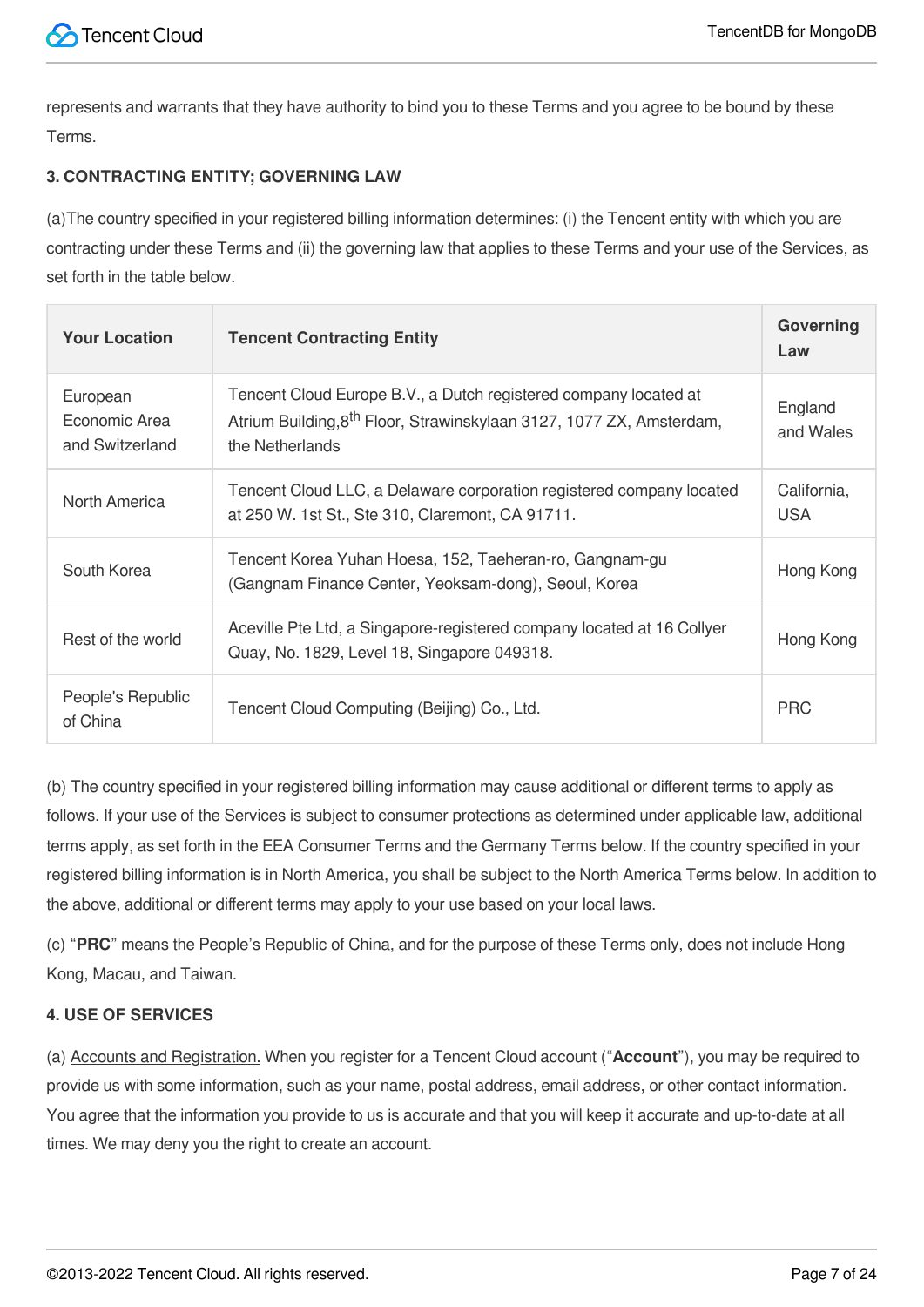(b) End Users and Access. Any entities or individuals that access the Services under your Account or an Application are referred to in these Terms as "**End Users**." You and your authorized End Users may access and use the purchased Services in accordance with these Terms during the Term. If you become aware of any unauthorized use of your Account or the password for your Account, you will notify Tencent as promptly as possible. If you are an entity, organization, or company, you will permit only your employees and contractors to access the Services through your Account. You are responsible for safeguarding any and all Account details and access credentials. Any breach of these Terms or any use of your Account by anyone to whom you disclose your username or password will be treated as if the breach or use had been carried out by you, and will not relieve you of your obligations to us. Tencent may provide downloadable tools, software development kits, sample code, or other computer software in connection with the Services or with the use of your Account ("**Software**"). You may use any Software provided by Tencent in connection with these Terms during the Term and solely in connection with the Services provided under these Terms.

(c) Service Regions. Certain Services allow you to select a geographically defined service region in which User Data is stored in order to provide the Services (a "**Service Region**"). Where a Service Region applies, Tencent will, upon your request, store User Data in the Service Region you select when User Data is being used for the provision of those Services. If your selected Service Region is the PRC, then the PRC Service Region Terms below apply with respect to those Services for which the PRC is the selected Service Region.

(d)Suspension of Services. If you become aware that any Application (including an End User's use of an Application) or User Data violates these Terms, including the Additional Terms, you will immediately suspend the Application, remove the User Data, and suspend access by the End User, as applicable. If you fail to do so within twenty-four hours after Tencent sends notice of any violation, Tencent may suspend or disable the Application and disable your Account until that violation is corrected. In the event that Tencent determines that a violation could: (a) disrupt the Services; (b) disrupt use of the Services by a third party; (c) disrupt the Tencent network or servers used to provide the Services; or (d) allow unauthorized third party access to the Services, then Tencent or its Affiliates may immediately without prior notice to you, suspend your Account or the offending Application or End User account, to the minimum extent required to prevent or resolve that violation. "**Affiliate**" means any entity that directly or indirectly Controls, is Controlled by, or is under common Control with a party, where "Control" means control of greater than fifty percent of the voting rights or equity interests of a party or by way of contract, management agreement, voting trust, or otherwise.

(e) Service Modifications. Tencent may discontinue or make any changes to the Services at any time. If Tencent discontinues or makes any changes to the Services that would materially decrease the functionality of those Services, Tencent will use commercially reasonable efforts to inform you of the change with reasonable advance notice before it goes into effect, provided that you have subscribed to be informed about those changes. Tencent may make the change, and will not be obligated to provide notice, if the discontinuation or change is necessary to address an emergency or threat to the security or integrity of the Services, comply with or respond to litigation, address Intellectual Property Rights concerns, or comply with the law or government requests. Tencent may provide periodic updates to the Software or Services provided by Tencent from time to time ("**Updates**"). Tencent may also make new features or functionality available from time to time through the Services and add new services to the Services from time to time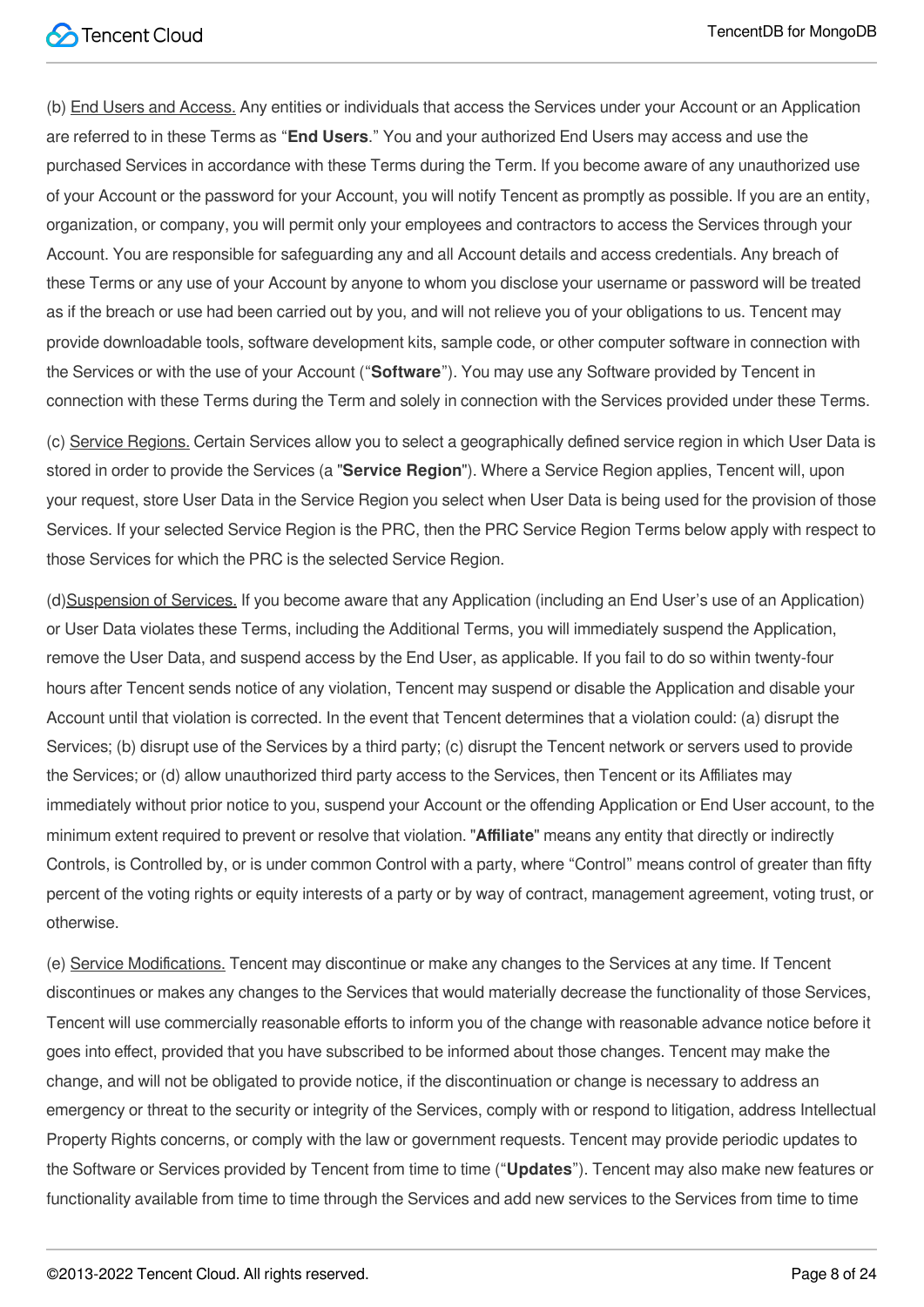(by adding them at the URL set forth under that definition), the use of which may be contingent upon your agreement to additional requirements.

(f) Security and Privacy. Tencent's security and privacy practices are available in the Additional Terms. You shall configure and use the Services in a way that meets your security requirements.

(g) Third Party Applications. You are solely responsible for any software used by you in connection with your use of the Services ("**Third Party Software**"), including third party software made available in connection with the Services. Tencent is not responsible for and is not liable for any damages or losses arising from the use of the Third Party Software, and Tencent does not endorse, support or guarantee the quality, reliability, or suitability of any Third Party Software. You will comply with any terms and conditions applicable to Third Party Software. Tencent does not provide any technical support for any Third Party Software. Please contact the relevant supplying third party for technical support.

(h) Access to Your Device. In order for Tencent to provide the Services, Tencent may require access to and use of a device you own or control. For example, Tencent may need to access a device's processor and storage to complete a Software installation. Tencent will provide further information regarding how Tencent Cloud accesses the device within Tencent Cloud. You agree to give Tencent access to the device for these purposes, and you acknowledge that if you do not provide access, Tencent may not be able to provide the Services (or certain features within the Services). You agree that Tencent may use or access Personal Information (as defined in Tencent's Privacy Policy) within the device in the course of providing Tencent Cloud, and that any Personal Information will be treated in accordance with Tencent's Privacy Policy.

#### **5. FEES AND PAYMENTS**

(a) You may, from time to time, be required to make payments to us as part of your use of the Services ("**Fees**"). Except as otherwise set forth in the EEA Consumer Terms, all Fees are non-refundable. You agree that you are solely responsible for payment of all Fees and all taxes associated with any such payments. All payments made by you shall be made free and clear of and without deduction for any tax. To the extent that you are required by applicable law to make such a deduction or withholding of tax, you shall provide us with an official tax receipt or other appropriate supporting documentation within 30 days after payment of the deduction or withholding tax and increase the amount paid to us to the extent necessary to ensure that we receive a sum equal to the amount we would have received had no such deduction or withholding been made.

(b) At the time you create an Account or otherwise sign up for Services you may be asked to provide a credit card, and thereafter may be able to link alternative means of payment to your Account (each a "**Payment Method**"). You agree that (subject to applicable laws and regulations): (i) you authorize us to: (1) save your chosen Payment Method's information (e.g., credit card information) on our systems or that of our payment processor; and (2) periodically bill your chosen Payment Method for Services consumed during the prior month or pursuant to an alternative payment structure we agree to; and (ii) if any payment made via your chosen Payment Method is rejected, denied, not received by us or returned unpaid for any reason: (1) we may suspend or terminate your access to the Services until your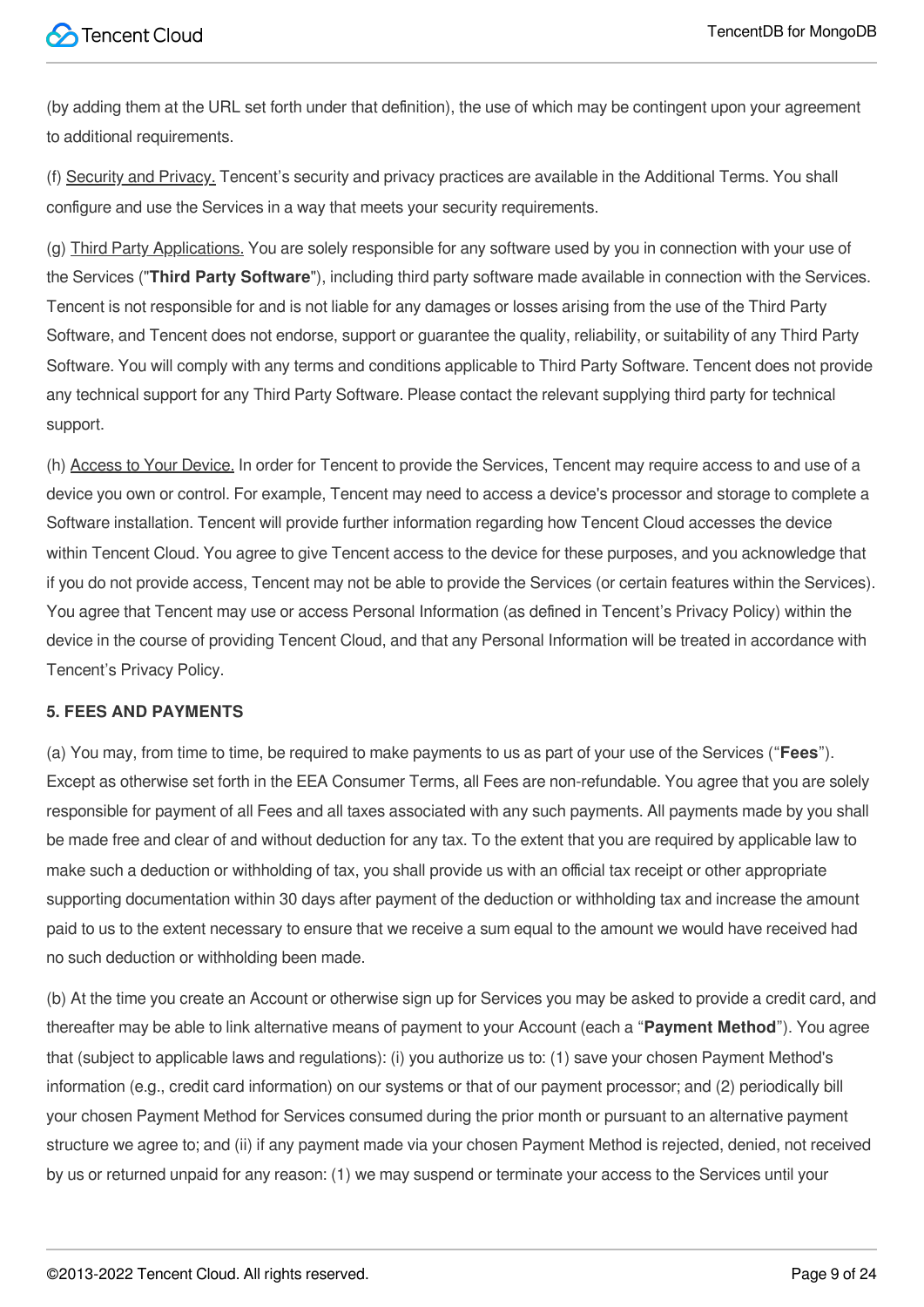payment is properly processed; (2) charges will continue to be incurred and you are liable to us for any fees, costs, expenses or other amounts we incur arising from such rejection, denial or return (and we may charge you for such amounts); and (3) we may charge late fees up to the maximum amount permissible under law. We will present you with an invoice on or about the second day of a given month for Services consumed during the prior month and will charge your Payment Method at the time we issue your invoice.

(c) Your card issuer may charge you an online handling fee or processing fee in connection with your payment of Fees. We are not responsible for this fee.

(d) We may change or introduce any charges for the Services at any time after prior notice by publication within the Services. Any new or changed charges will immediately apply to your use of the Services.

(e) If you and Tencent agree to other payment terms or Payment Methods in writing (including email), then those alternative provisions shall apply in the event of a conflict with this Section.

#### **6. TECHNICAL SUPPORT AND SERVICE LEVELS**

(a) SLAs. Tencent will provide any related Services in accordance with the relevant services level agreement ("**SLA**"), if any, set forth in the Additional Terms.

(b) Support for Services. Except to the extent required by applicable law with respect to consumers, Tencent is under no obligation to provide technical support or other services unless you have purchased support services. You acknowledge and agree that technical support or other services may require you to pay additional costs and other fees.

(c) Support for Applications. You are responsible for technical support of your Applications.

#### **7. YOUR OBLIGATIONS**

(a) Compliance. You are solely responsible for your Applications and User Data and for making sure your Applications and User Data comply with these Terms (including the Additional Terms). Tencent reserves the right to review all Applications to ensure your compliance with these Terms. You acknowledge and agree that you are responsible for all use of the Service by End Users, End Users' access to Applications and User Data, activities under Accounts, and for otherwise ensuring that each End User complies with these Terms.

(b) Privacy. You will protect the privacy of your End Users in accordance with all applicable laws and regulations, including by communicating a legally adequate privacy notice to End Users. You may have the ability to access, monitor, use, or disclose User Data submitted by End Users through the Services. You will obtain and maintain any required consents from End Users to allow your access, monitoring, use, and disclosure of User Data.

(c) Restrictions. You will not, and will not allow your Affiliates, employees, and contractors and any third parties under your control, management, supervision, or otherwise to: (a) copy, modify, create a derivative work of, reverse engineer, decompile, translate, disassemble, or otherwise attempt to extract any or all of the source code of the Services (except to the extent such a restriction is expressly prohibited by applicable law, and where you are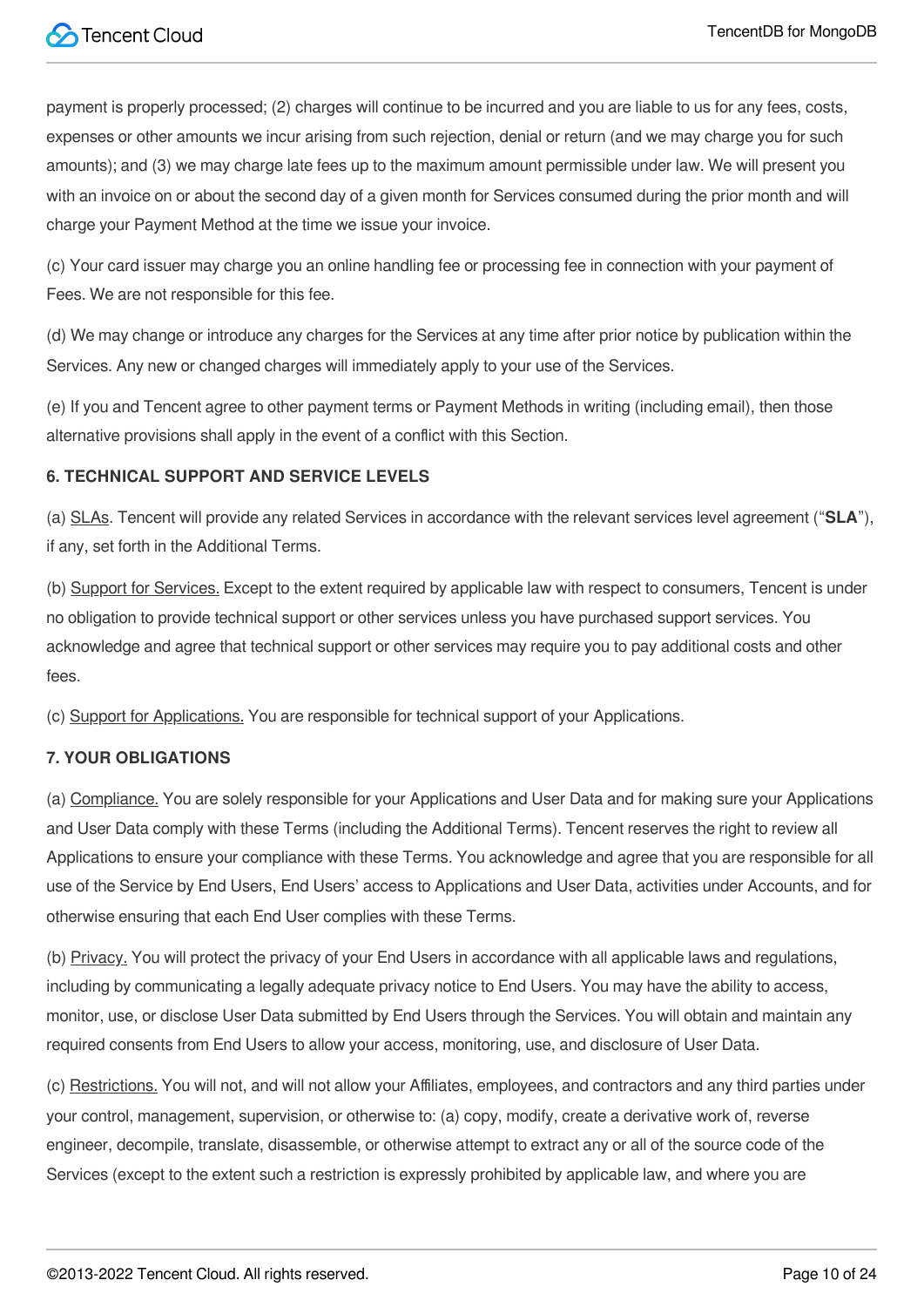permitted by law to so reverse engineer, you will contact Tencent to obtain the desired information prior to such reverse engineering); (b) use the Services for the operation of nuclear facilities, air traffic control, or life support systems, where the use or failure of the Services could lead to death, personal injury, or environmental damage; (c) use the Services to benchmark the Services or in any manner that is competitive with the Services; (d) sublicense, resell, or distribute any or all of the Services separate from any integrated Application; or (e) access the Services in a manner intended to avoid incurring Fees or otherwise avoiding usage limitations. To the extent you choose a Service Region that includes the United States, you will not, and will not allow your Affiliates, employees, and contractors and any third parties under your control, management, supervision, or otherwise to: (a) process or store any User Data that is subject to the International Traffic in Arms Regulations maintained by the United States Department of State; or (b) process or store any User Data that is subject to the Health Insurance Portability and Accountability Act of 1996 as it may be amended from time to time, or any regulations issued under it.

#### **8. INTELLECTUAL PROPERTY RIGHTS AND USER DATA**

(a) Tencent Cloud Intellectual Property Rights. All Intellectual Property Rights in and to the Services, as between you and Tencent, will be owned by Tencent and its licensors. Except as expressly set forth in these Terms and to the extent this can be done under applicable law, Tencent does not grant to you any licenses or other rights, implied or otherwise, in or to Tencent's Intellectual Property Rights. "**Intellectual Property Rights**" means all current and future worldwide rights under patent, copyright, trade secret, trademark, or moral rights laws, and other similar rights.

(b) Tencent Confidential Information. "**Tencent Confidential Information**" means information that Tencent (or an Affiliate) discloses to you under these Terms, and that is marked as confidential or should reasonably be considered confidential based on the nature of the information and the circumstances of its disclosure. You will not disclose the Tencent Confidential Information except to those of your Affiliates, employees, and contractors who need to know the Tencent Confidential Information for the purposes of exercising your rights and performing your obligations under these Terms, and who have agreed in writing to confidentiality obligations that are at least as protective as these Terms. You will, and will take appropriate measures to ensure that your Affiliates, employees, and contractors: (a) take at least reasonable care to protect the confidentiality of the Tencent Confidential Information; and (b) do not use the Tencent Confidential Information for any purpose other than to exercise your rights and perform your obligations under these Terms. However, you may also disclose Tencent Confidential Information to the extent required by applicable laws, regulations, or government orders; provided that you use commercially reasonable efforts, if legally permitted, to: (i) promptly notify Tencent of those disclosure requirements before disclosing the Tencent Confidential Information; and (ii) provide to Tencent any information reasonably requested to assist Tencent in seeking a protective order or other confidential treatment for that Tencent Confidential Information.

(c) Feedback. If you provide Tencent or its Affiliates with any suggestions, ideas, comments, or other feedback about the Services ("**Feedback**"), Tencent and its Affiliates may use and otherwise exploit that Feedback without restriction and without obligation to you; provided, however, Tencent will not publicly disclose Feedback in a way that is identifiable to you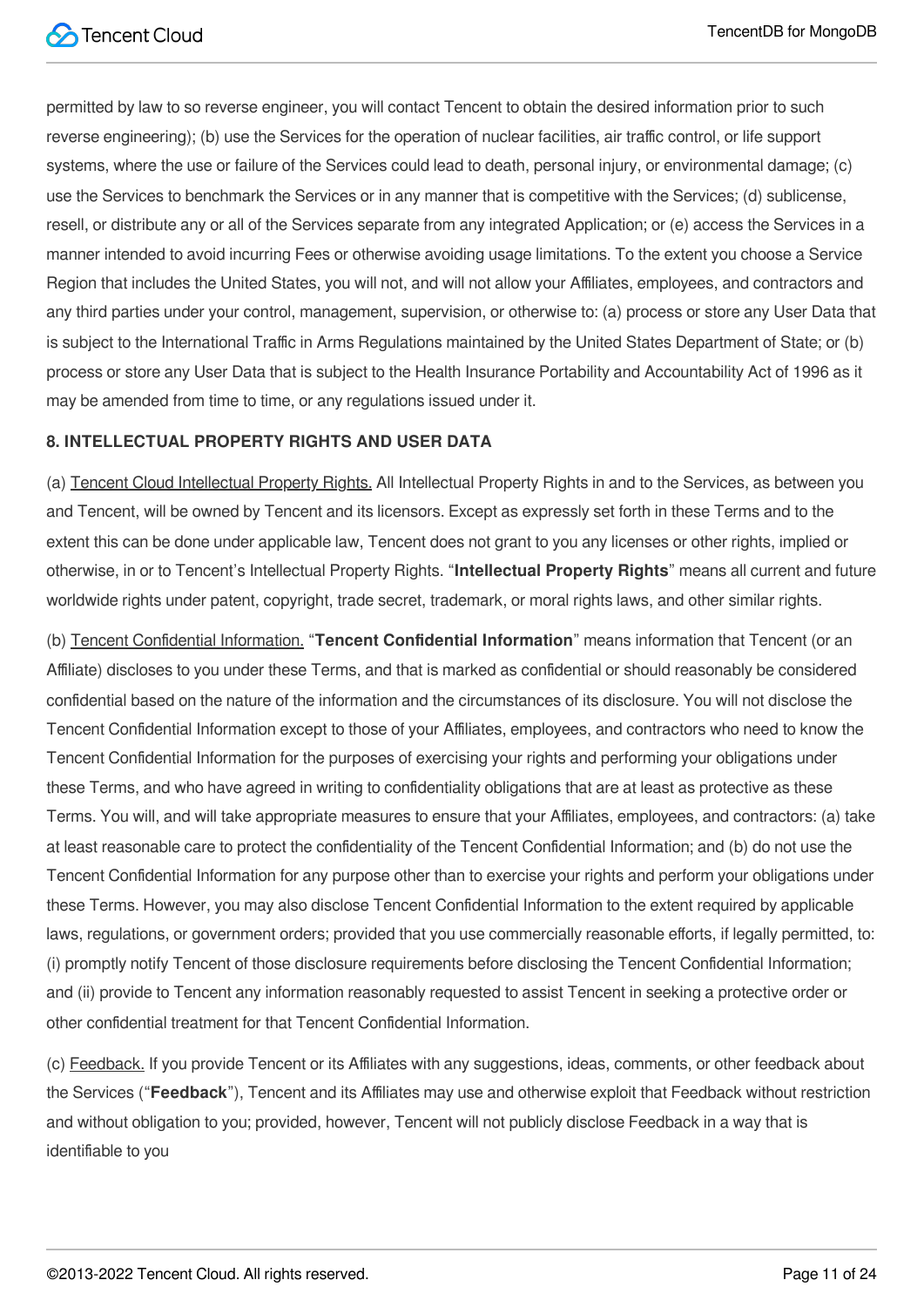(d) User Data.

(i) "**User Data**" means any data, information, media or other content submitted by you or your End Users to the Services, but excluding any data provided to Tencent or its Affiliates as part of your general Account.

(ii) Tencent will access and process User Data only in connection with the provision of the Services and otherwise in accordance with these Terms and as described in our Privacy Policy. You hereby grant to Tencent a non-exclusive, sublicensable license to access, copy, and use User Data to provide the Services, and otherwise use in accordance with these Terms.

(iii) You acknowledge and agree that Tencent may disclose User Data to third parties with or without notice to you: (i) to comply with applicable law or protect Tencent's rights; or (ii) to comply with court orders, a lawful government or law enforcement request, or other legal process. Tencent may also block or remove User Data as required by applicable law, in which case Tencent will make reasonable commercial efforts to promptly notify you if legally permissible..

(iv) You are solely responsible for maintaining and backing up User Data. You represent and warrant that: (i) you have all rights required to provide User Data to Tencent, for Tencent to use the User Data as provided for in these Terms and for you to use in connection with your use of the Services; and (ii) User Data, and your use of User Data through the Services does not violate any laws or rights of any person. You retain all Intellectual Property Rights in User Data.

#### **9. TERM AND TERMINATION; SUSPENSION**

(a) Term. These Terms will commence when you accept these Terms or first download, install, access, or use the Services and continue until terminated as set forth below ("**Term**").

(b) Termination by Tencent. To the extent permitted under applicable law, Tencent may, at its sole discretion, terminate these Terms, or suspend or terminate your access to the Services or any aspect of the Services, immediately upon written notice to you if:

(i) you violate any provision of these Terms;

(ii) you have not paid any Fees or other amounts owed by you to Tencent within 10 days after the applicable due date;

(iii) Tencent reasonably believes that you have violated any applicable laws, or engaged in any fraudulent or deceptive activity, in connection with your use of the Services;

(iv) you enter into liquidation, administrative receivership, bankruptcy or make any voluntary agreement with your creditors or are unable to pay your debts as they fall due; or

(v) Tencent, at its sole discretion, terminates its provision of or access to the Services (1) in your jurisdiction or industry sector or field of business, or (2) for all of its users or customers.

(c) Termination by you. You may terminate your account and these Terms at any time by following the instructions provided within the Services. Except as set forth in the EEA Consumer terms, if you terminate your account and these Terms, you are not entitled to a refund of any fees paid to Tencent.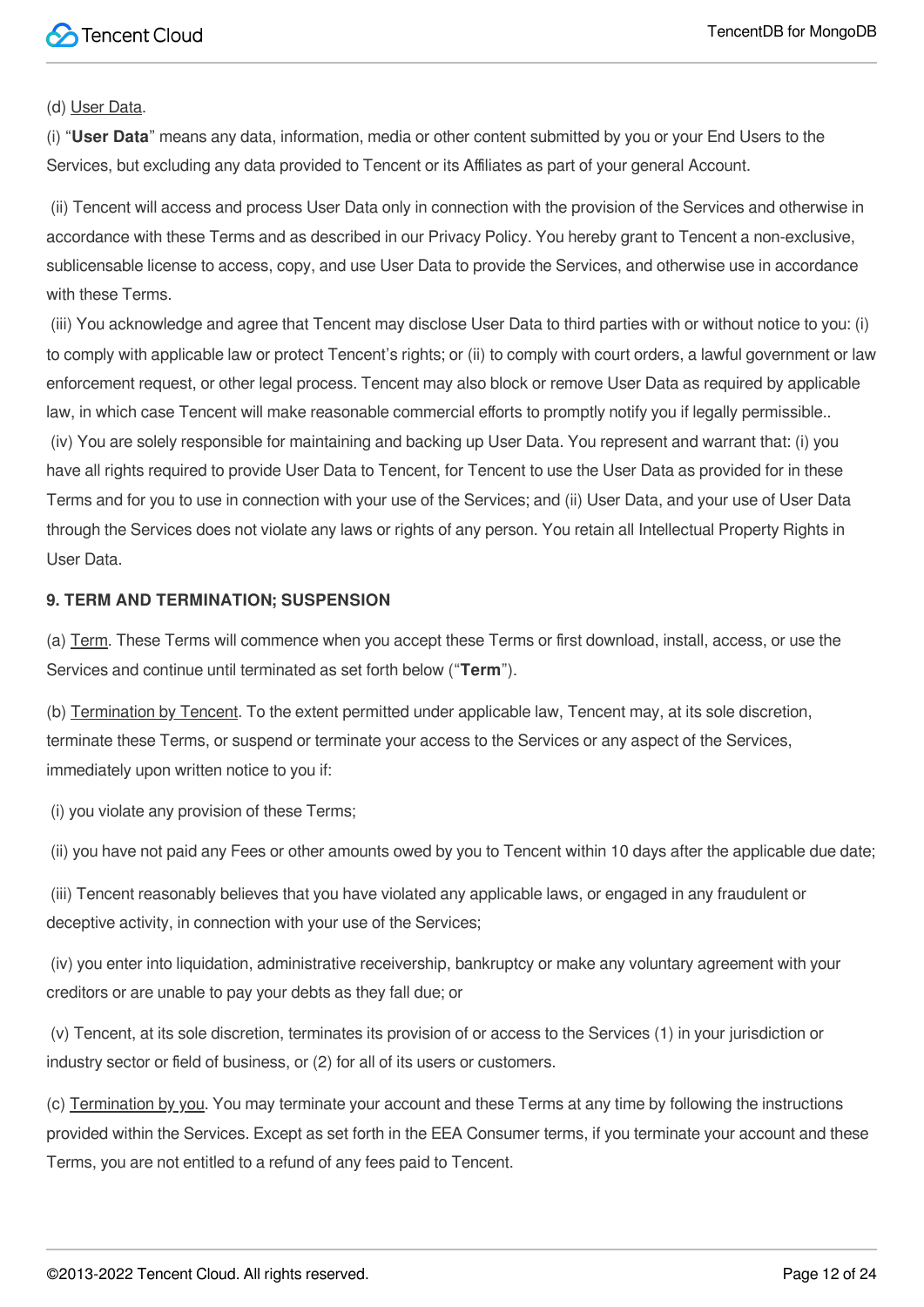(d) No Liability for Termination.Except as expressly required by law, if either party terminates these Terms in accordance with any of the provisions of these Terms, neither party will be liable to the other because of the termination, for expenditures or commitments made in connection with these Terms or damages caused by the loss of prospective profits or anticipated sales. Termination will not, however, relieve either party of obligations incurred prior to the effective date of the termination.

(e) Effect of Suspension. If Tencent suspends your access to any or all of the Services: (a) you remain responsible for all Fees accrued through the date of suspension (including where the charges were incurred before suspension date but performance of the relevant obligations were after the suspension date); (b) you remain responsible for any applicable charges for any part of the Services to which you have access; and (c) you will not be entitled to any service credits under any applicable Service Level Agreement for any period of suspension.

#### (f) Effects of Termination.

(i) Upon termination of these Terms: (i) you will pay Tencent any Fees or other amounts owed under these Terms within 30 days of termination, (ii) you will delete the Software and remove from the Services any Application and User Data; and (iii) upon Tencent's request, you will use commercially reasonable efforts to return or destroy all Tencent Confidential Information. Tencent has no obligation to make accessible to you any User Data after the termination of these Terms.

(ii) In addition, the following provisions will survive any termination of these Terms: Sections 1, 5, 7, 8, 9(d), 9(e), 9(f) , 10(a), 10(b), 11, and 12.

#### **10. DISCLAIMER**

(a) Disclaimer of Warranties. TO THE MAXIMUM EXTENT PERMISSIBLE UNDER APPLICABLE LAWS, THE SERVICE AND SOFTWARE ARE PROVIDED ON AN "AS IS" AND "AS AVAILABLE" BASIS, AND NEITHER TENCENT NOR ANY OF ITS LICENSORS OR AFFILLIATES, PROVIDERS OR DISTRIBUTORS, MAKE, AND TENCENT HEREBY DISCLAIMS ON BEHALF OF ITSELF AND ITS LICENSORS, ANY REPRESENTATIONS OR WARRANTIES, WHETHER EXPRESS, IMPLIED, OR STATUTORY, REGARDING THE TENCENT CLOUD, ANY OTHER SOFTWARE OR SERVICES, OR ANY MEDIA OR OTHER CONTENT SUBMITTED, UPLOADED, STORED, TRANSMITTED OR DISPLAYED BY OR THROUGH THE SERVICES, INCLUDING ANY REPRESENTATION, WARRANTY OR UNDERTAKING:

(i) THAT THE SERVICES OR SOFTWARE WILL BE UNINTERRUPTED, SECURE, OR ERROR-FREE OR FREE FROM VIRUSES OR HARMFUL COMPONENTS;

(ii) THAT THE SERVICES OR SOFTWARE WILL BE UNINTERRUPTED, SECURE, OR ERROR-FREE OR FREE FROM VIRUSES OR HARMFUL COMPONENTS;

(iii) THAT THE SERVICES OR SOFTWARE WILL BE COMPATIBLE WITH YOUR OR YOUR END USERS' NETWORKS, SYSTEMS, APPLICATIONS, HARDWARE, OR DEVICES; OR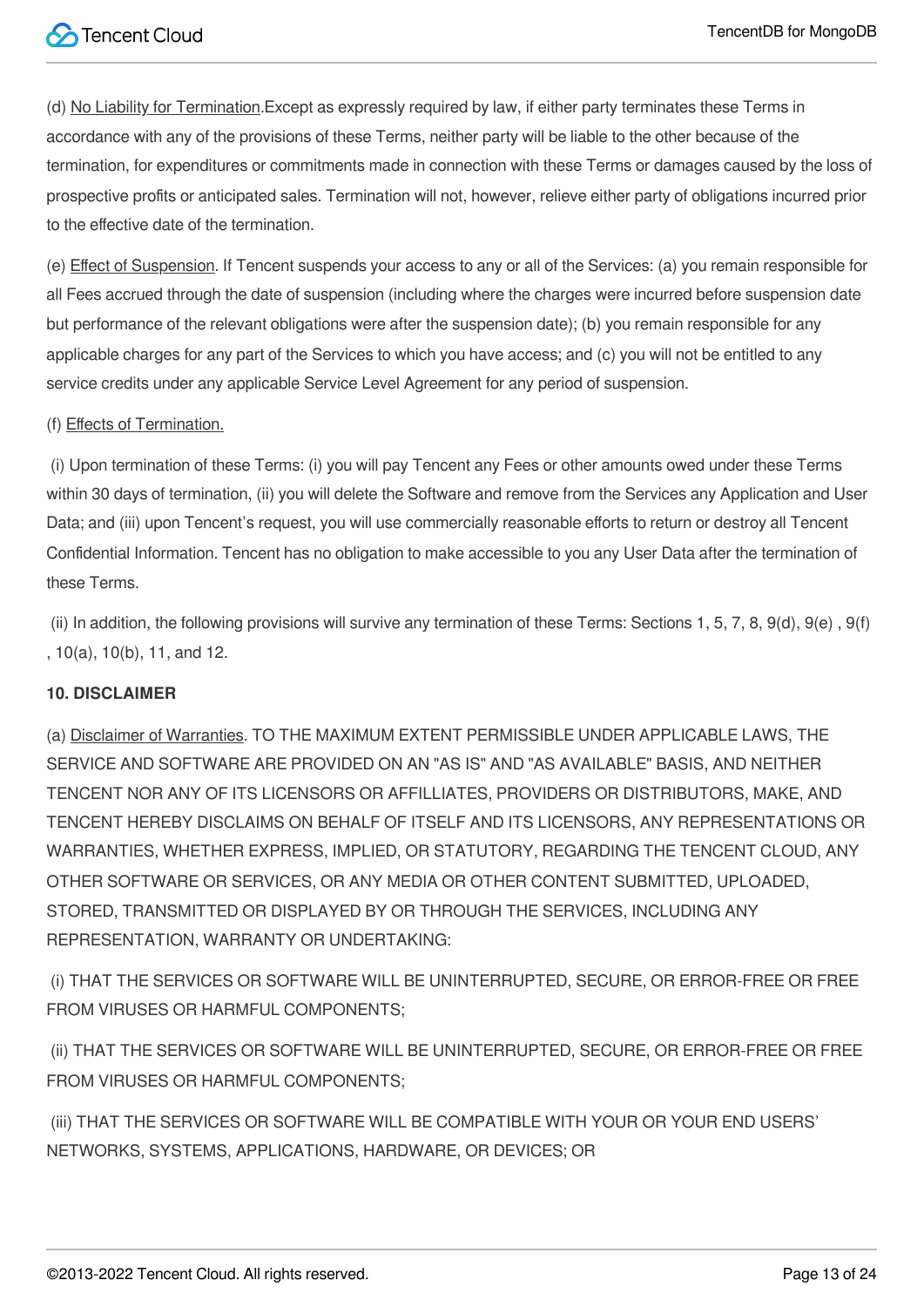(iv) THAT THE SERVICES WILL BE OF MERCHANTABLE QUALITY OR FIT FOR ANY PARTICULAR PURPOSE. THE SERVICES not ARE designed or intended FOR HIGH RISK ACTIVITIES.

(b) Sole and Exclusive Remedy. The parties acknowledge and agree that, regardless of anything to the contrary in these Terms, your sole and exclusive remedy for a breach of an SLA is the receipt of any applicable service credits as set forth and pursuant to the applicable SLA.

#### **11. LIMITATION OF LIABILITY; INDEMNIFICATION**

(a) Cap on Liability. EXCEPT WITH RESPECT TO FEES PAYABLE BY YOU, TO THE MAXIMUM EXTENT PERMISSIBLE UNDER APPLICABLE LAW, THE TOTAL AGGREGATE LIABILITY OF TENCENT AND ITS AFFILIATES, ON THE ONE HAND, AND YOU ON THE OTHER, FOR ALL CLAIMS ARISING IN CONNECTION WITH THESE TERMS, THE SERVICES, AND THE SOFTWARE WILL BE LIMITED TO THE TOTAL FEES THAT YOU HAVE PAID TO TENCENT UNDER THESE TERMS IN THE 12 MONTHS IMMEDIATELY PRECEDING THE DATE THAT EVENT GIVING RISE TO THE LIABILITY FIRST OCCURRED.

(b) Disclaimer of Damages. TO THE MAXIMUM EXTENT PERMISSIBLE UNDER APPLICABLE LAW NEITHER TENCENT, NOR ITS AFFILIATES OR THEIR LICENSORS WILL BE LIABLE TO YOU UNDER ANY CAUSE OF ACTION OR THEORY OF LIABILITY, EVEN IF YOU HAVE BEEN ADVISED OF THE POSSIBILITY OF THOSE DAMAGES, FOR: (A) INDIRECT, INCIDENTAL, SPECIAL, CONSEQUENTIAL, OR EXEMPLARY DAMAGES; OR (B) LOST PROFIT, REVENUE, CUSTOMERS OR OPPORTUNITIES, AS A RESULT OF THE SERVICES BEING UNAVAILABLE TO YOU.

(c) Disclaimer of Certain Liabilities. If the Services are interrupted for any of the reasons set forth below, Tencent will promptly cooperate with the entities involved to resolve the applicable interruption, and to the extent permitted under applicable laws, Tencent disclaims liability for any loss to the extent caused by the following:

(i) causes attributable to infrastructure operators, including but not limited to technical adjustments made by telecommunications operators, damage to telecommunications/power lines, installation, modification or maintenance of telecommunications networks/power resources by telecommunications/power operators.

(ii) your use of the Services in a manner not authorized by Tencent; improper operation by you or failures in your computer software, systems, hardware, or telecommunications lines.

(iii) any other circumstances not attributable to the fault of, outside the control of, or not reasonably foreseeable by, Tencent.

#### (d) Tencent Indemnification.

(i) Tencent will defend or, at its option, settle any third party claim, suit or proceeding ("**Claim**") brought against you alleging that the use of the Services by you or your End Users in accordance with these Terms infringes a third party patent or copyright. Tencent will have sole control of the defense or settlement negotiations, and Tencent agrees to pay, subject to the limitations set forth in these Terms, any final judgment entered against you and any amounts agreed to in settlement by Tencent as a result of such infringement in any Claim defended by Tencent; provided that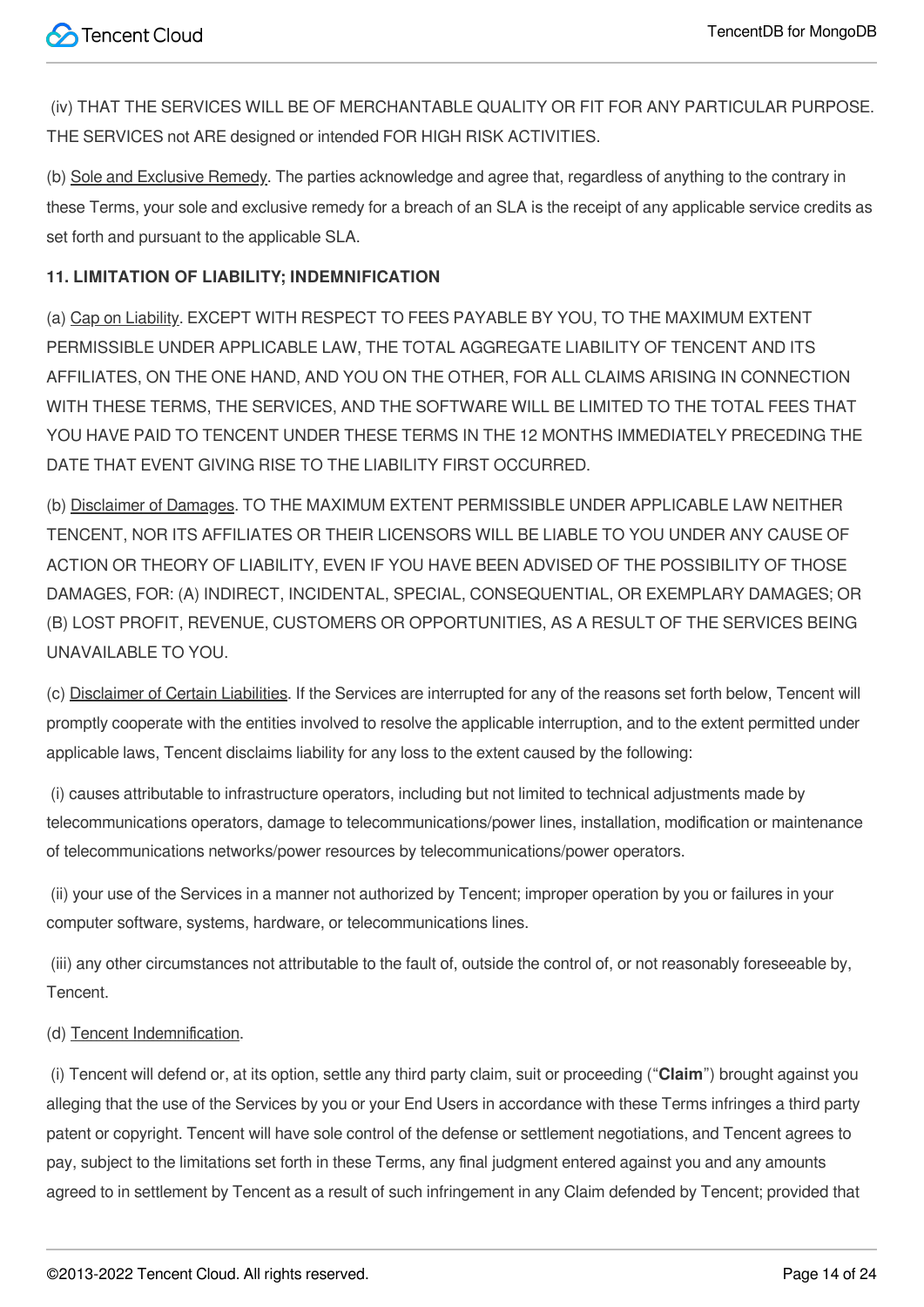you provide Tencent with: (i) prompt written notice of the Claim; (ii) sole control over the defense and settlement of the Claim; and (iii) all reasonably requested information and assistance, at Tencent's expense, to settle or defend the Claim.

(ii) In the event that any Claim is brought or, in Tencent's opinion, likely to be brought, Tencent may, at its sole option and expense: (i) procure for you the right to continue to use the applicable Service; (ii) modify the Service, or replace the Service with non-infringing software or services that do not materially impair the functionality of the Service; or (iii) if neither of the foregoing is feasible on commercially reasonable terms, terminate these Terms and refund on a prorata basis any fees prepaid by you to Tencent for the applicable Service.

(iii) Tencent will have no obligation to you under this Section 11(d) to the extent a Claim arises from: (i) your breach of these Terms; (ii) User Data; (iii) use of the Software or Services in combination with any products, services, data, software, hardware or business processes not provided by Tencent, if the alleged infringement is based on that combination; (iv) use of non-current or unsupported versions of the Services; (v) modifications to the Software or Services by anyone other than Tencent or its Affiliates; or (vi) liability arising from your or any End User's use of the Services after Tencent has notified you to discontinue such use.

(iv) THIS SECTION 11 STATES THE ENTIRE LIABILITY OF TENCENT, AND YOUR SOLE AND EXCLUSIVE REMEDY, WITH RESPECT TO ANY CLAIM OF INFRINGEMENT OR MISAPPROPRIATION OF INTELLECTUAL PROPERTY RIGHTS WITH RESPECT TO THE SERVICES.

(e) Your Indemnification. You will defend or, at your option, settle any Claims brought against Tencent, its Affiliates, and each of their respective licensors, employees, officers and directors, to the extent they are based upon or arise out of: (a) any allegation that any Application or User Data infringes or misappropriates the Intellectual Property Rights of any third party; (b) your, or your End Users', use of the Services in a way that would be a violation of the these Terms, including the Additional Terms; or (c) a dispute between you and an End User; provided that Tencent or its Affiliates may participate in the defense and settlement negotiations using counsel of their choice, at Tencent's or its Affiliates' expense, and any settlement requiring Tencent or its Affiliates or their employees or agents to admit liability, pay money, or take or refrain from taking any action will require Tencent's or the Affiliate's prior written consent, not to be unreasonably withheld, conditioned, or delayed. You agree to pay any final judgment entered against Tencent or its Affiliates or their employees or agents, and any amounts you agree to in a settlement, as a result of those Claims. Tencent will provide you with: (a) prompt written notice of any Claims; and (b) any available information and assistance, at your expense, to settle or defend the Claim.

(f) Independent Allocations of Risk. EACH PROVISION OF THESE TERMS THAT PROVIDES FOR A LIMITATION OF LIABILITY, DISCLAIMER OF WARRANTIES, OR EXCLUSION OF DAMAGES IS INTENDED TO ALLOCATE THE RISKS OF THESE TERMS BETWEEN YOU AND TENCENT. THIS ALLOCATION IS REFLECTED IN THE FEES CHARGED BY TENCENT TO YOU AND IS AN ESSENTIAL ELEMENT OF THE BASIS OF THE BARGAIN BETWEEN YOU AND TENCENT. EACH OF THESE PROVISIONS IS SEVERABLE AND INDEPENDENT OF ALL OTHER PROVISIONS OF THESE TERMS, AND EACH OF THESE PROVISIONS WILL APPLY EVEN IF THE LIMITED REMEDIES IN THESE TERMS HAVE FAILED OF THEIR ESSENTIAL PURPOSE.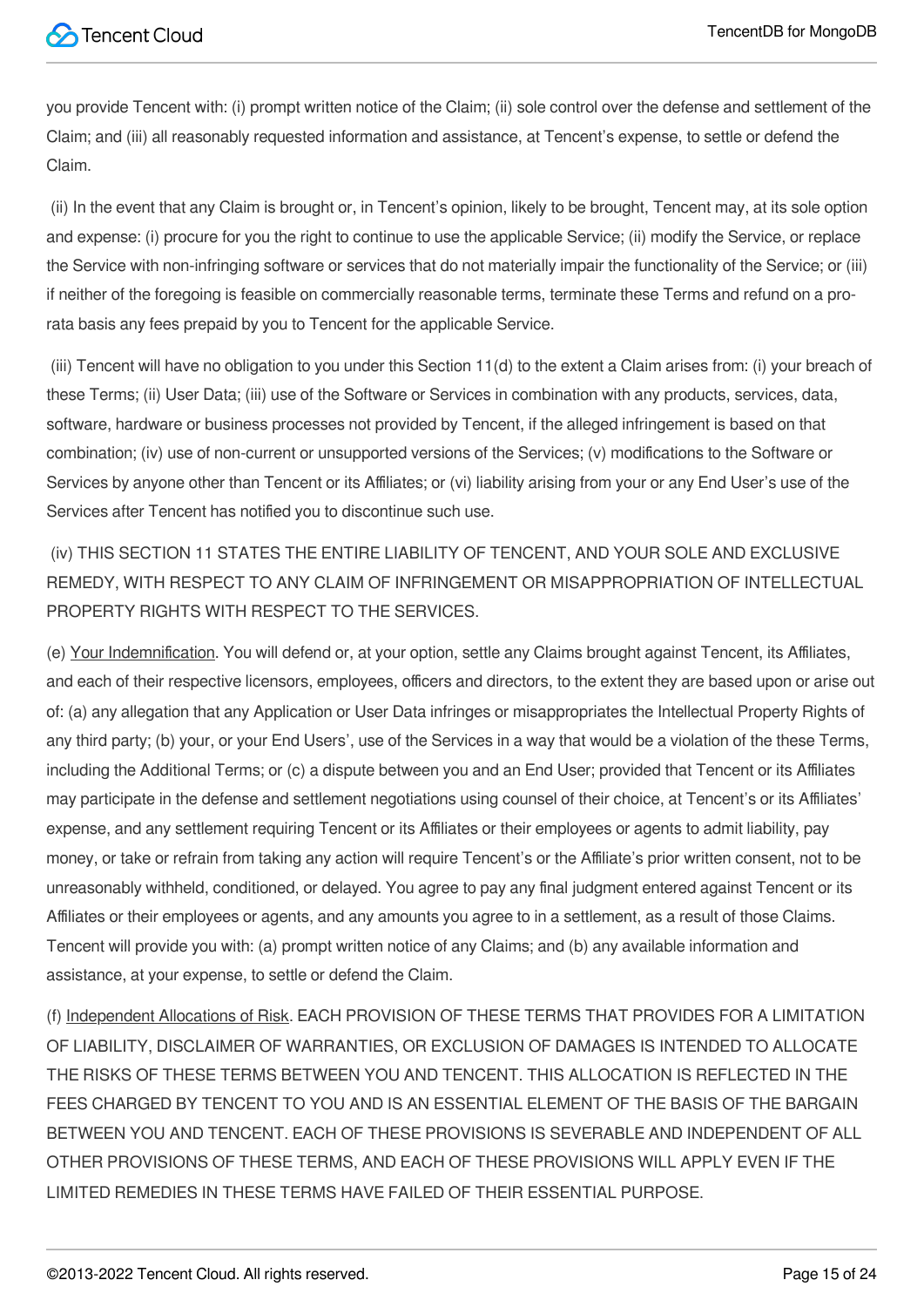(g) NOTHING IN THESE TERMS CAN EXCLUDE OR LIMIT THE LIABILITY OF TENCENT, ITS AFFILIATES OR THEIR LICENSORS FOR DEATH OR PERSONAL INJURY, WILFUL MISCONDUCT OR GROSS NEGLIGENCE.

#### **12. EXPORT CONTROL**

(a)Your Status. You, nor any of your officers, directors, shareholders, agents or employees, are:

(i) listed in any list of designated persons maintained by the United States (including, without limitation, the list of "Specially Designated Nationals" as maintained by the Office of Foreign Assets Control of the U.S. Treasury Department, the United Nations Security Council, the United Kingdom (including the Consolidated List of Financial Sanctions Targets as maintained by Her Majesty's Treasury), the European Union and any Member State thereof (including the Consolidated List of Persons, Groups and Entities Subject to Financial Sanctions), or any other list of sanctioned persons maintained by an authority with jurisdiction over you (any person so listed being a "**Restricted Person");**

(ii) organized in, operating from or resident in a country or territory that is the target of comprehensive sanctions (as of the date of this Agreement, Iran, Cuba, North Korea, Syria and the Crimea/Sevastopol region ("**Sanctioned Territories**")); or

(iii) controlled or owned by 50 percent or more by any of the foregoing.

(b)Sanctions Event. If you become a Restricted Person or controlled or owned by 50% or more by a Restricted Person or if provision of the Services becomes otherwise restricted or prohibited as a consequence of the imposition of sanctions or by operation of export control laws or regulations (a "**Sanctions Event**"), Tencent shall not be obliged to perform any of its obligations or provide Services and shall be entitled to terminate these Terms with immediate effect.

(c)Export Compliance. In connection with the Services, you will comply with all applicable import, re-import, sanctions, anti-boycott, export, and re-export control laws and regulations, including U.S. or EU restrictions that prohibit or restrict the export, reexport or transfer of products, technology, services or data – directly or indirectly – to or for Sanctioned Territories, Restricted Persons, or other relevant end-users (collectively, **"Export Laws"**). You agree not to engage in any activities in connection with the Services that would risk placing Tencent in breach of any Export Laws and are solely responsible for compliance with Export Laws related to the manner in which you choose to use the Service, including: (a) your transfer and processing of User Data; (b) the provision of User Data to End Users; and (c) specifying the Service Region in which any of the foregoing occur.

#### **13. GENERAL**

(a) Independent Contractors. The relationship of the parties established by these Terms is that of independent contractors, and nothing contained in these Terms should be construed to give either party the power to 1) act as an agent or 2) direct or control the day-to-day activities of the other. Financial and other obligations associated with each party's business are the sole responsibility of that party.

(b) Non-Assignability and Binding Effect. Neither party may assign or otherwise transfer, by operation of law or otherwise, its rights or obligations under these Terms without the prior written consent of the other party, except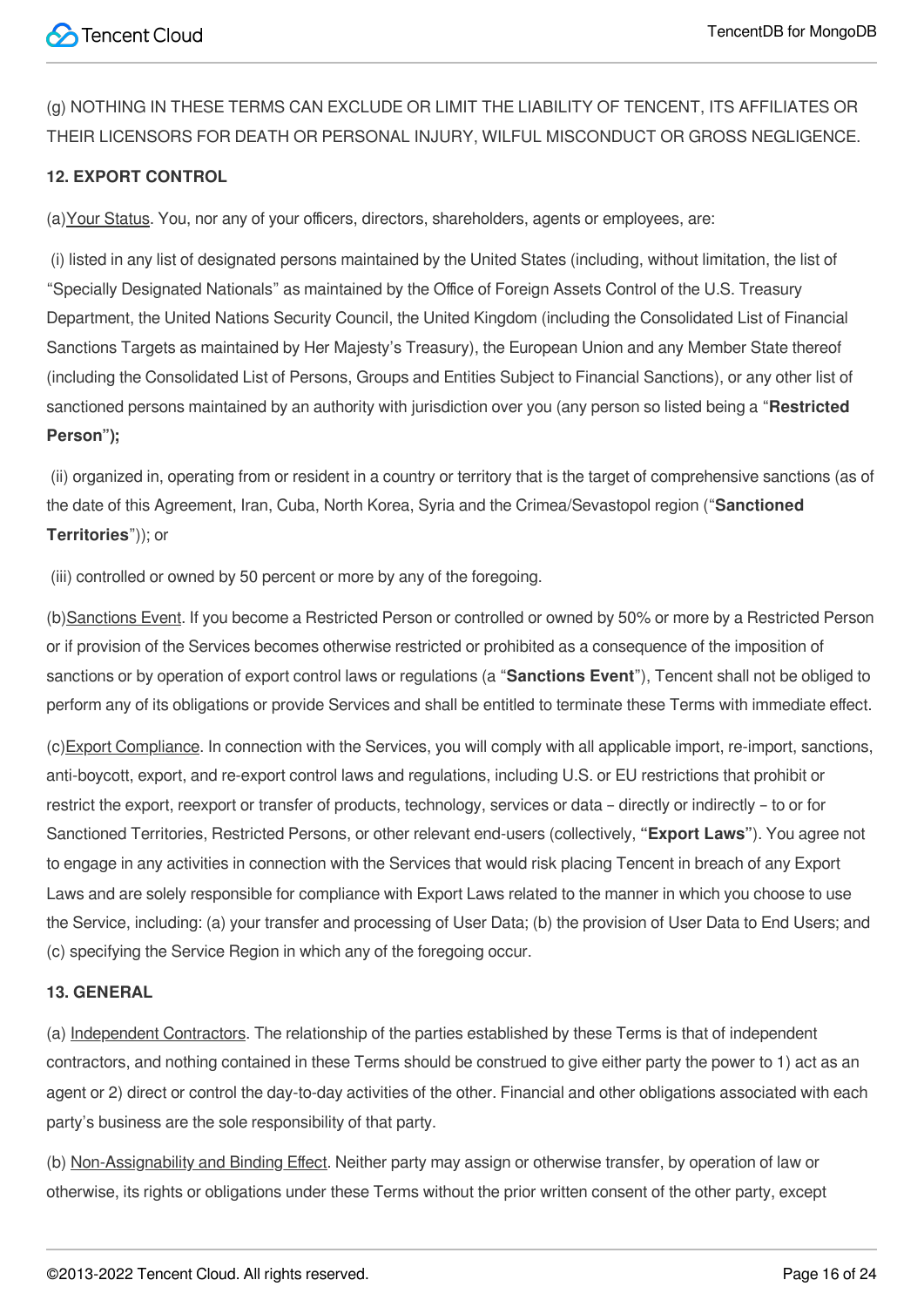Tencent may freely assign or otherwise transfer these Terms without your consent: (a) in connection with a merger, acquisition or sale of all or substantially all of Tencent's assets; or (b) to any Affiliate or as part of a corporate reorganization. Any attempted assignment or transfer in violation of the foregoing restriction will be void. Subject to the foregoing, these Terms will be binding upon and inure to the benefit of the parties and their successors and permitted assigns.

(c) Consent to Electronic Communications. By using the Services, you consent to receiving certain electronic communications from us as further described in our Privacy Policy. Please read our Privacy Policy to learn more about our electronic communications practices. You agree that any notices, agreements, disclosures, or other communications that we send to you electronically, whether by e-mail, through the Services Platform, or otherwise, will satisfy any legal communication requirements, including that those communications be in writing.

(d) Force Majeure. If the performance of these Terms is delayed or either party breaches these Terms due to an event of force majeure, including but not limited to natural disasters, acts of government, promulgation or change of policies, promulgation or change of laws and regulations, strikes and unrest, neither party will be liable for the breach, provided that the affected party will notify the other party as soon as practicable. If an event of force majeure prevents the performance of these Terms for more than 30 calendar days, either party may terminate these Terms, without assuming any liability, by giving 15 days' advance written notice to the other party.

(e) Governing Law and Dispute Resolution. Except as provided in the North America Terms, EEA Consumer Terms, and Germany Terms below, any claims for equitable relief may be brought any court of competent jurisdiction even if the parties have chosen an exclusive venue below. These Terms are governed by the jurisdiction set forth in Section 3. Unless the North America Terms, EEA Consumer Terms, and Germany Terms specify otherwise, all claims arising out of or relating to these Terms or the Services, will be resolved by arbitration administered by the Hong Kong International Arbitration Centre under the Hong Kong International Arbitration Centre Administered Arbitration Centre Rules in force when the notice of arbitration is submitted. The seat of the arbitration will be Hong Kong and the language will be English. All proceedings will be confidential and there will be one arbitrator only.

(f) Waiver and Severability. The waiver by either party of any breach of these Terms does not waive any other breach. Neither party will be treated as having waived any rights by not exercising (or delaying the exercise of) any rights under these Terms. If any part of these Terms is unenforceable, the remaining portions of these Terms will remain in full force and effect.

(g) No Third-Party Beneficiaries. These Terms are not intended to confer any benefits on any third party except to the extent that it expressly states that it does. End Users are not a third party beneficiaries to these Terms.

(h) Entire Agreement. These Terms and the Additional Terms are the final and complete expression of all agreements between you and Tencent regarding their subject matter and supersede all prior oral and written agreements regarding these matters. The Additional Terms referred to in these Terms are incorporated by this reference. In the event of any conflict between the terms of the main terms and conditions of these Terms and the Additional Terms, these main terms and conditions will control, followed by the Additional Terms. However, the terms and conditions of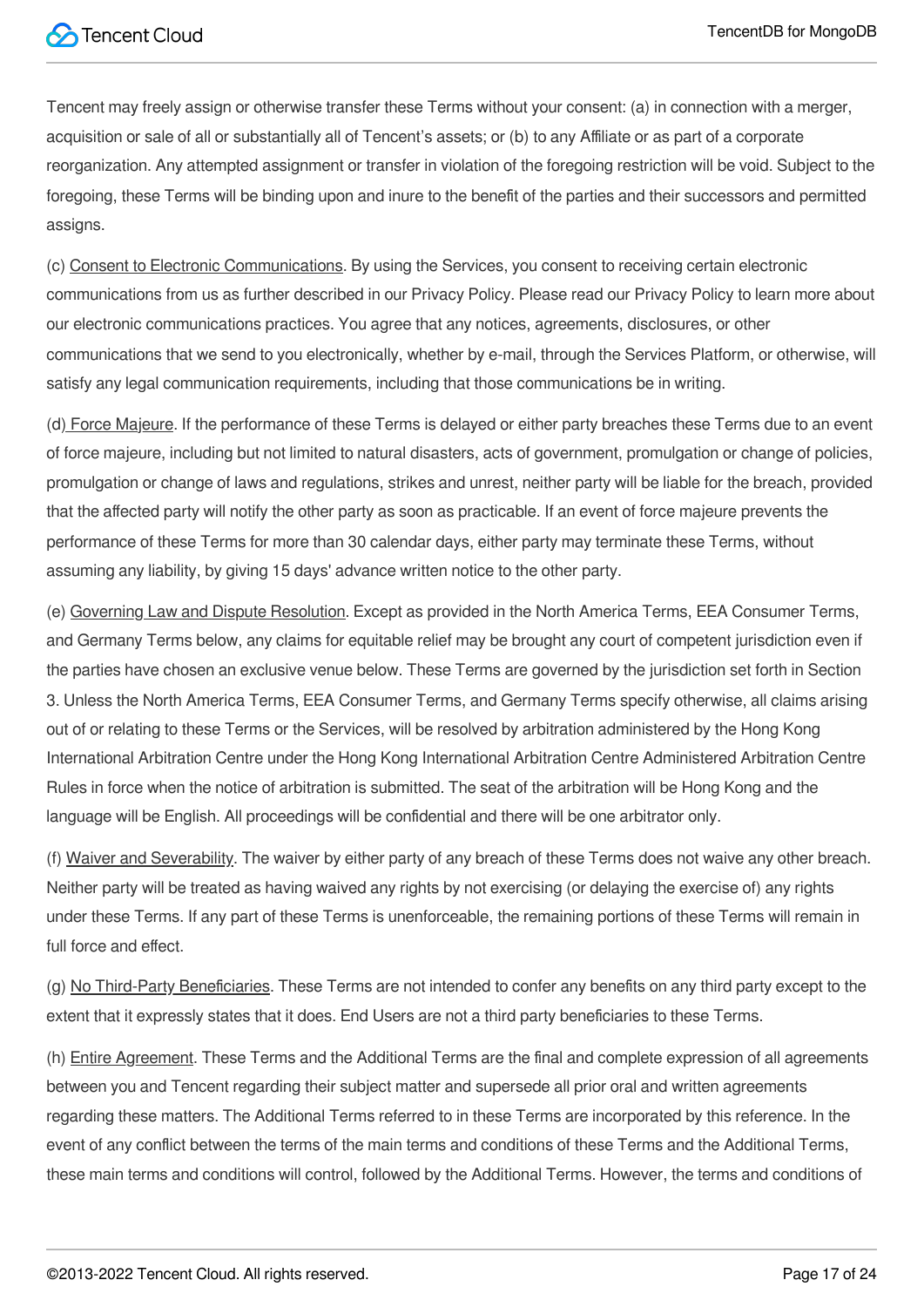the PRC Service Region Terms, the North America Terms, the EEA Consumer Terms, or the Germany Terms will control, if applicable.

(i) Modification of these Terms. Tencent may amend these Terms, including the Additional Terms, from time to time by posting updated versions to the Tencent Cloud site. Updated versions will be effective no earlier than the date of posting. Tencent will use reasonable efforts to notify you of the changes, but you are responsible for periodically checking these Terms and the Additional Terms for any modifications. Your continued use of the Services constitutes your acceptance of any amended Terms. Amended Terms are not applicable retroactively.

# TENCENT CLOUD PRC SERVICE REGION TERMS

To the extent you wish to receive Services under the Tencent Cloud Terms of Service ("**Terms**") for which the PRC is the Service Region, such Services shall be subject to the terms of these PRC Service Region Terms. Any terms used but not defined in these PRC Service Region Terms have the meaning given to them in the Terms.

**1. Prohibited Conduct.** When using Services in the PRC, you must comply with all applicable laws, regulations, rules and policies, and safeguard internet security. You must not engage in, or facilitate, any activities that constitute a violation of laws and regulations, including but not limited to:

(a) activities that: jeopardize national security, reputation or interests; incite subversion of state power; overthrow the socialist system; incite division of state and sabotage national unity; advocate terrorism or extremism; incite ethnic hatred or discrimination;

(b) deceptive, false or misleading practices, or practices that infringe the intellectual property rights or legitimate rights and interests of others, such as using "private servers" or "plug-ins";

(c) the posting or dissemination of spam or unlawful content that disrupt national order, jeopardize national security, or advocate feudal superstitions, obscenity, pornography or vulgarity;

(d) violation of operating rules relating to networks, devices or services linked to the Tencent Cloud network; unlawful or unauthorized access, misappropriation, interference or surveillance;

(e) any actual or attempted sabotage of network security, including but not limited to performing malicious scanning of websites and servers, hacking into a system, or unlawfully accessing data by using viruses, Trojans or malicious codes, phishing and so forth;

(f) any actual or attempted modification of system configuration set by Tencent or any actual or attempted sabotage of system security; using technological means to undermine or disrupt the operation or others' use of the Services; any actual or attempted disruption of the normal operation of any products of Tencent or any part or functions thereof in any way, or the production, posting or dissemination of such tools or methods;

(g) you being frequently attacked (including but not limited to DDoS attacks) as a result of the provision of services, including but not limited to "DNS resolution", "security services", "domain name proxy" and "reverse proxy", and failing to correct your practices in a timely manner, or failing to eliminate the effects as requested by Tencent, thereby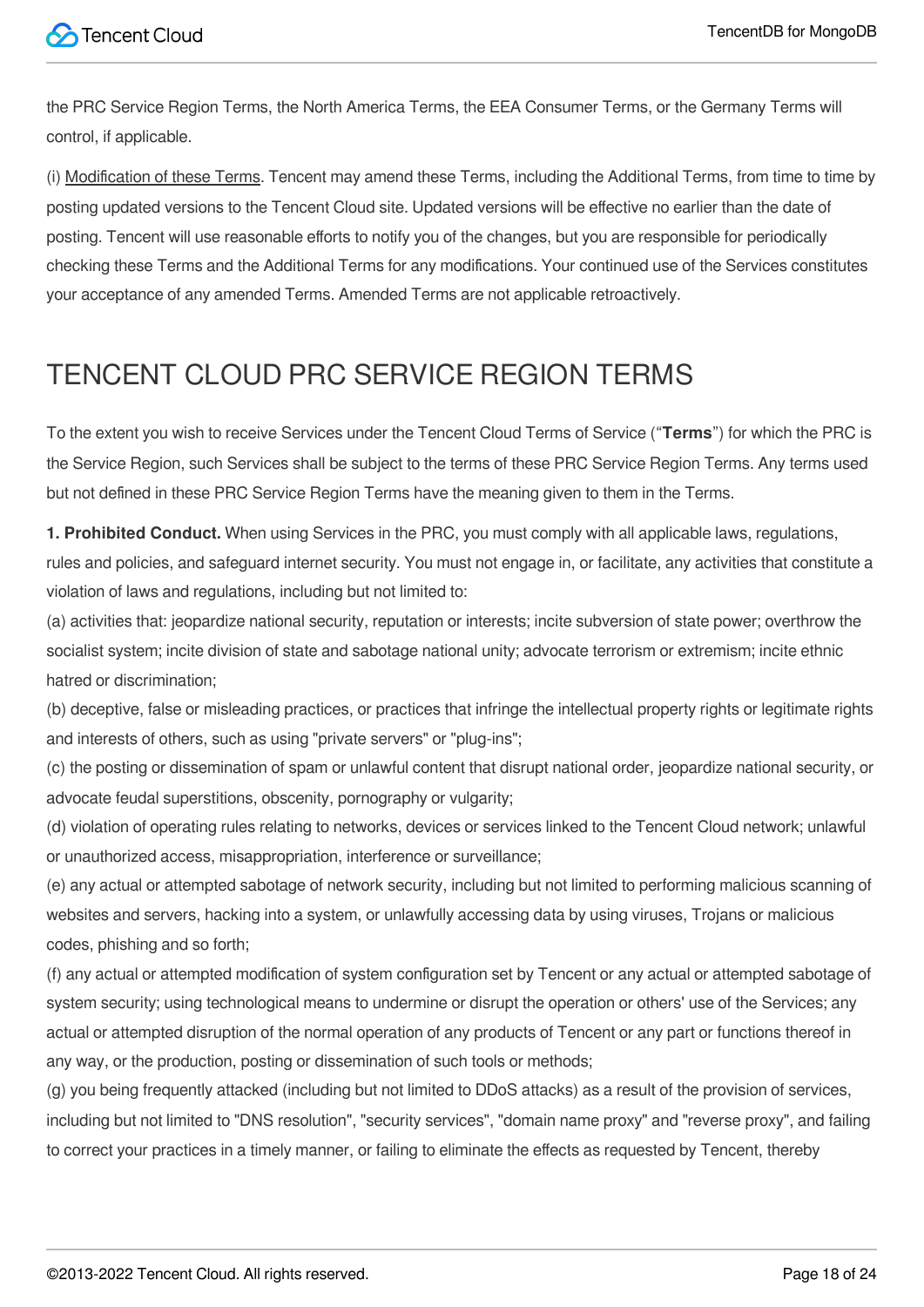causing an impact on the Services platform or on others;

(h) other illegal or non-compliant practices, including but not limited to illegal activities such as gambling.

#### **2. Your Information.**

(a) You shall provide truthful, legitimate and valid information (the "Information") in accordance with the registration procedures for the Services, including but not limited to your name, contact, email, telephone, mailing address, industrial and commercial registration documents and so forth. If any change occurs to the Information, you shall promptly notify Tencent of such change.

(b) To ensure account and transaction security, Tencent shall be entitled to require you to carry out real-name authentication at any time, and you shall cooperate accordingly. You agree that Tencent Cloud may authenticate your Information with third parties, and you authorize Tencent to obtain all necessary information relating to your use of the services.

(c) In order to reasonably protect your interests and those of your users and other right holders, Tencent shall be entitled to put in place processes and systems specifically devoted to dealing with infringement and complaints, and you shall comply with such processes and systems. If Tencent receives a complaint or report from a third party against you, Tencent shall be entitled to disclose your information (including but not limited to your registered name, identification, contacts, telephone number and so forth) to the complainant as necessary and urge you to consult with the complainant, with a view to promptly resolving such complaint or dispute and protecting the legitimate rights and interests of all parties concerned. You shall extend your cooperation; failure to do so may affect your use of the Services.

**3. Security.**You will not install or use any pirated software on the Services, and must take security measures to protect your computer information systems as required under applicable PRC rules, including but not limited to installing any required State-approved security products specifically designed for computer information systems.

**4. Remedies**. If Tencent discovers, on its own or based on information provided by the competent authorities or complaints filed by rights holders, that you have violated applicable laws, regulations or rules, or breached the Terms, including these PRC Service Region Terms, Tencent will be entitled to take any one or more of the following steps at its own discretion:

(a) demanding that you immediately remove or modify the content in question;

(b) directly removing or blocking the content in question or disabling the links in question;

(c) restricting or suspending the provision of the Services to you (including but not limited to directly taking your services offline and withdrawing the relevant resources or setting restrictions on your operations under your Account(s));

(d) in case of serious violations or breaches, Tencent will have the right to terminate the provision of Services to you and terminate the Terms (including but not limited to directly taking all of your services offline and withdrawing the relevant resources). The fees already paid by you for any unused service period will be credited to Tencent as liquidated damages;

(e) pursuing other liabilities against you in accordance with law.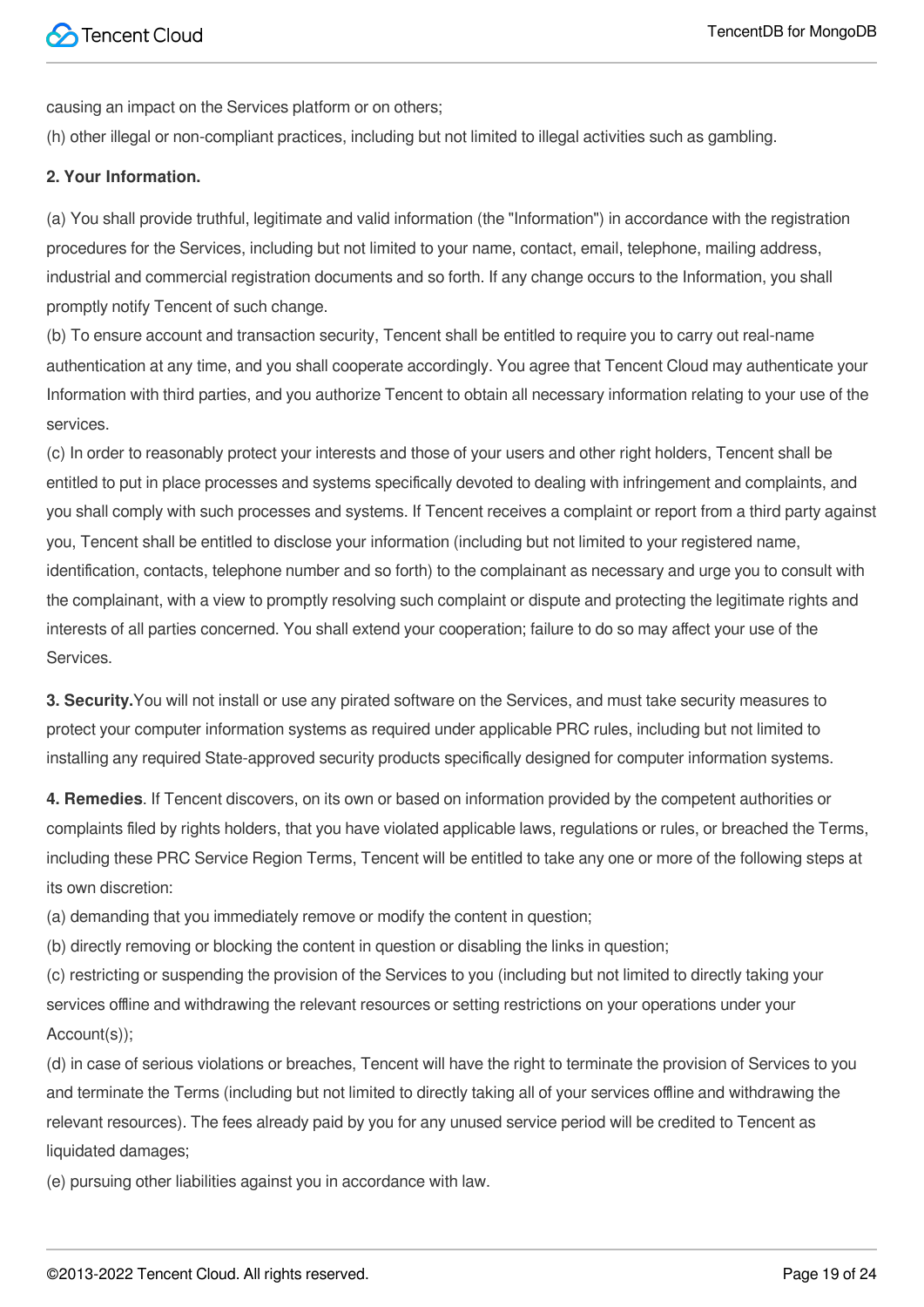**5. Cooperation with Authorities**. Tencent will be entitled to cooperate with any inquiry made by the judicial authorities, administrative authorities or other competent authorities of the PRC, and provide the information, so as to resolve complaints and disputes in timely manner and protect the legitimate rights and interests of all parties concerned.

**6. Governing Law**. The provisions of Section 12(e) and the provisions of Section 3 concerning governing law of the Terms are hereby deleted and restated as follows:

The formation, effectiveness, performance and interpretation of, and dispute resolution in relation to, these Terms will be governed by the laws of the PRC (excluding the conflicts of law provisions). In the event of any dispute arising out of these Terms, the parties will first attempt to resolve the dispute through consultations; if the parties fail to resolve the dispute through consultations in good faith, either party may refer the dispute or conflict to a People's Court in Nanshan District, Shenzhen.

# TENCENT CLOUD NORTH AMERICA TERMS

To the extent you wish to receive Services under the Tencent Cloud Terms of Service ("**Terms**") and the country specified in your registered billing information is in North America, you shall be subject to the terms of these North America Terms. Any terms used but not defined in these North America Terms have the meaning given to them in the Terms.

#### **1. Dispute Resolution and Arbitration**

(a) Except for the right of either party to apply to any court of competent jurisdiction for a temporary restraining order, a preliminary injunction, or other equitable relief to preserve the status quo or prevent irreparable harm, any dispute, controversy or claim arising in any way out of or in connection with the Terms, including the existence, validity, interpretation, performance, breach or termination of the Terms, or any dispute regarding pre-contractual or noncontractual rights or obligations arising out of or relating to it ("**Dispute**") will be referred to and finally resolved by binding arbitration. Arbitration is less formal than a lawsuit in court. Arbitration uses a neutral arbitrator instead of a judge or jury, may allow for more limited discovery than in court, and can be subject to very limited review by courts. Arbitrators can award the same damages and relief that a court can award. This agreement to arbitrate disputes includes all claims arising out of or relating to any aspect of these Terms, whether based in contract, tort, statute, fraud, misrepresentation, or any other legal theory, and regardless of whether a claim arises during or after the termination of these Terms. YOU UNDERSTAND AND AGREE THAT, BY ENTERING INTO THESE TERMS, YOU AND TENCENT ARE EACH WAIVING THE RIGHT TO A TRIAL BY JURY OR TO PARTICIPATE IN A CLASS ACTION.

(b) Any arbitration between you and Tencent will be administered by the American Arbitration Association ("**AAA**") under its rules in force when the Notice of Arbitration is submitted in accordance with those Rules ("**Rules**"), which Rules are deemed to be incorporated by reference into this clause and as may be amended by the rest of this clause.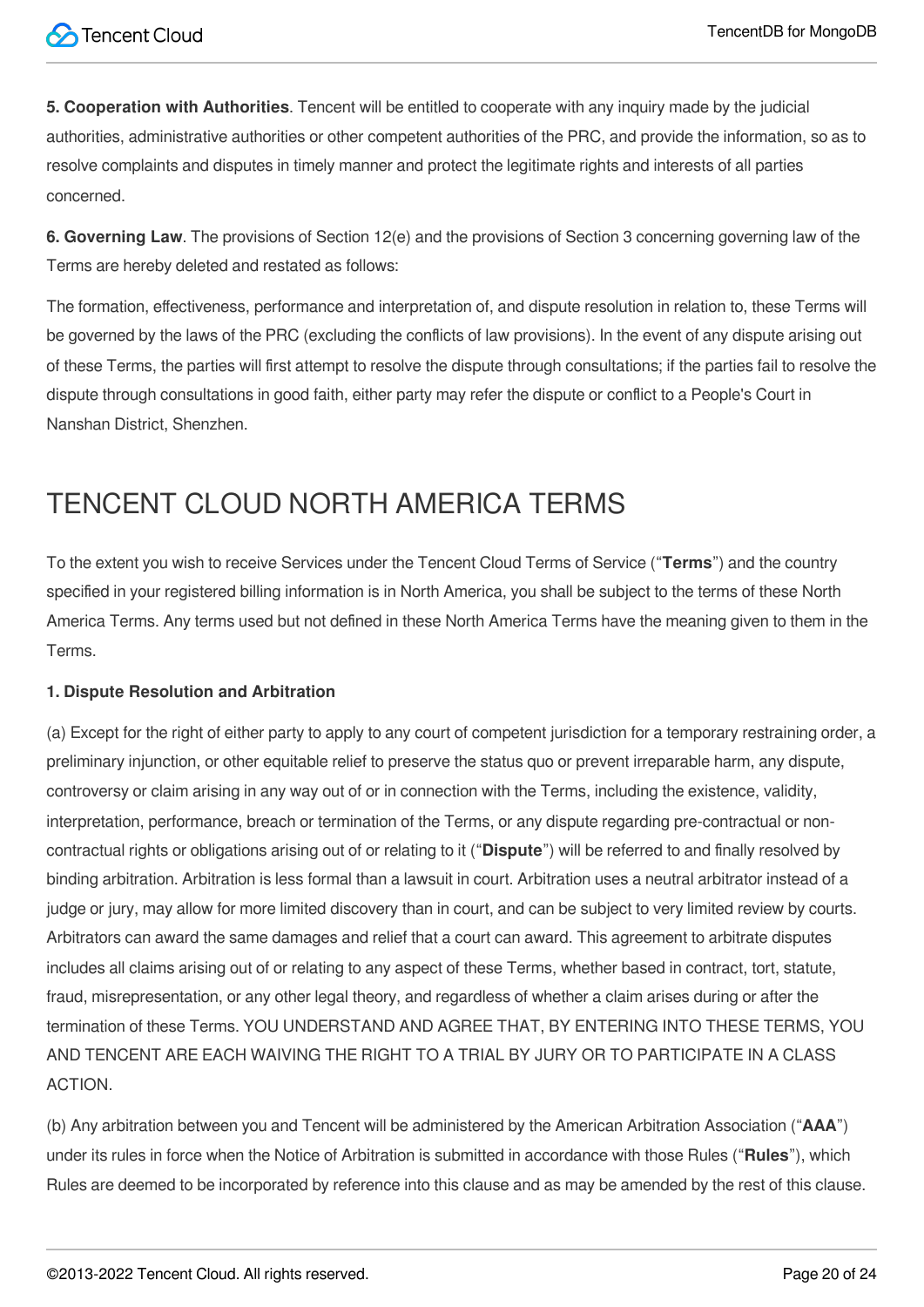The Rules and filing forms are available online at [www.adr.org](http://www.adr.org/) or by calling the AAA at 1-800-778-7879. The Federal Arbitration Act and federal arbitration law apply to the Terms. All arbitration proceedings between the parties will be confidential unless otherwise agreed by the parties in writing.

(c) Tencent will reimburse you for your payment of the filing fee, unless your claim is for more than \$10,000, in which case the payment of any fees will be decided by the Rules. Any arbitration hearing will take place at a location to be agreed upon in Santa Clara County, California, but if the claim is for \$10,000 or less, you may choose whether the arbitration will be conducted: (a) solely on the basis of documents submitted to the arbitrator; (b) through a nonappearance based telephone hearing; or (c) by an in-person hearing as established by the Rules in the county (or parish) of your billing address. The arbitration tribunal will consist of three arbitrators to be appointed in accordance with the Rules. Arbitration will be conducted in English. Judgment upon the award rendered by the arbitrators may be entered in any court of competent jurisdiction.

(d) YOU AND TENCENT AGREE THAT EACH MAY BRING CLAIMS AGAINST THE OTHER ONLY IN YOUR OR ITS INDIVIDUAL CAPACITY AND NOT AS A PLAINTIFF OR CLASS MEMBER IN ANY PURPORTED CLASS OR REPRESENTATIVE PROCEEDING. Further, unless both you and Tencent agree otherwise, the arbitrator may not consolidate more than one person's claims, and may not otherwise preside over any form of a representative or class proceeding.

# TENCENT CLOUD EUROPEAN ECONOMIC AREA AND SWITZERLAND ("EEA") CONSUMER TERMS

If you are not a business user and you are purchasing the Services for personal use, to the extent you wish to receive Services under the Tencent Cloud Terms of Service ("**Terms**") and the country specified in your registered billing information is in the EEA, such Services shall be subject to the terms of these EEA Consumer Terms. Any terms used but not defined in these EEA Consumer Terms have the meaning given to them in the Terms.

#### **1. Governing Law**

These terms shall be governed by English law, except that (if you are a consumer and not a business user) and if you live in a country (which, for these purposes, includes Scotland or Northern Ireland) of the European Union other than England, there may be certain mandatory applicable laws of your country which apply for your benefit and protection in addition to or instead of certain provisions of English law and those mandatory laws will apply.

You agree that any dispute between you and us regarding these terms or the Services will only be dealt with by the English courts, except that if you are a consumer and not a business user) and if you live in a country (which, for these purposes, includes Scotland or Northern Ireland of the European Union other than England, you can choose to bring legal proceedings either in your country or in England, but if we bring legal proceedings, we may only do so in your country. If you are a consumer within the EEA, to the extent there is any conflict, this provision shall take precedence over any term in the front-end of these Terms.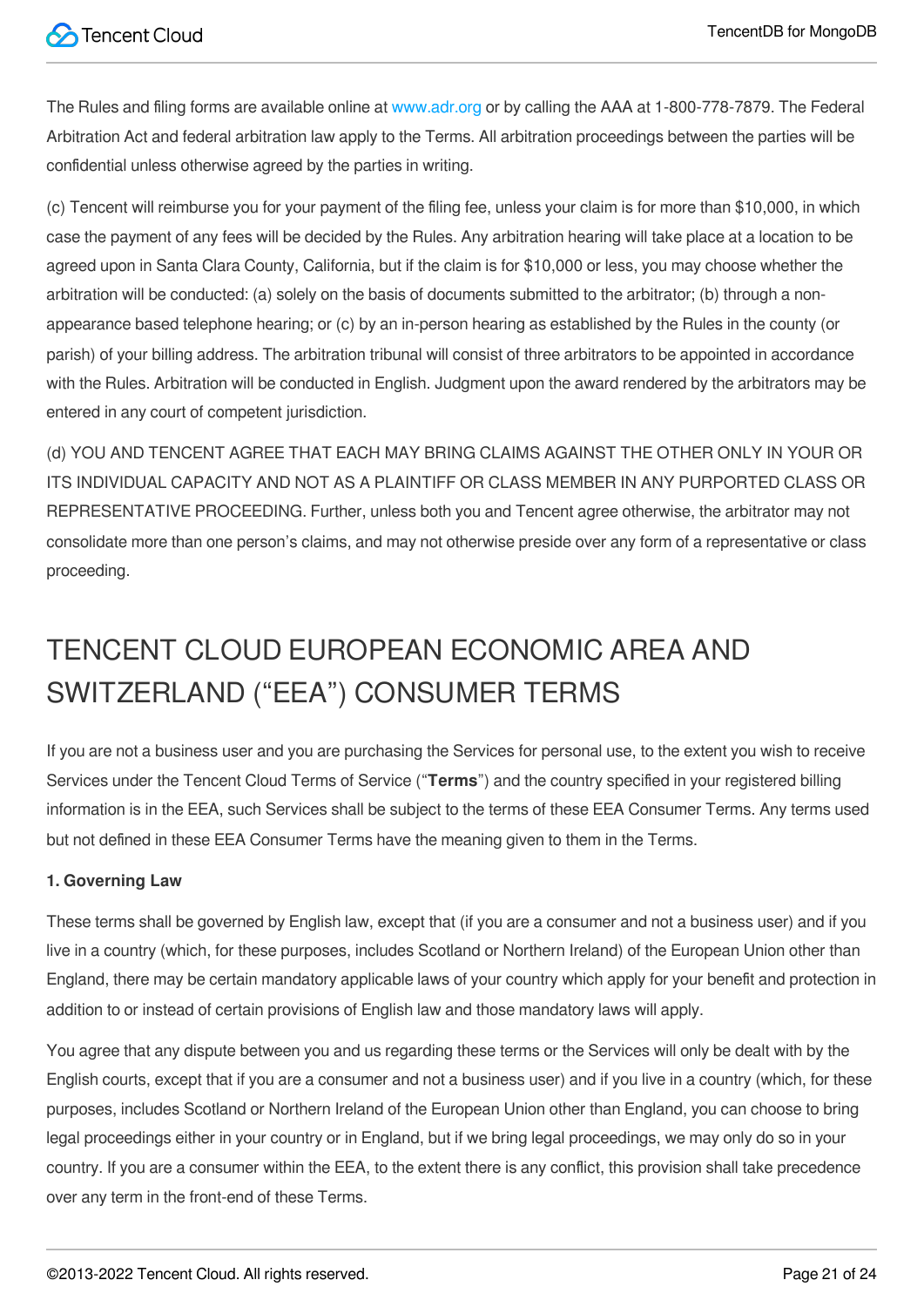If you reside in EEA you may also have recourse to a mediation procedure body designated by us or an alternative dispute resolution process. The European Commission provides consumers with an online dispute settlement platform accessible at the following address: http://ec.europa.eu/consumers/odr/.

#### **2. Cancellation Right**

You normally have the right to cancel the Services within 14 days after the date the Services start being provided. However, you acknowledge that we start provision of the Services immediately following acceptance of your selection of the Services (which, by selecting the Service, you request us to do) and that you will have no right to change your mind and cancel under the Consumer Contracts Regulations once the Services have been fully carried out. If you cancel before the Services have been fully carried out (and within the 14-day period) then the charge you pay us (and which we will deduct from any refund otherwise due to you) will be proportionate to the Services that have been used by the time you cancel, and will not exceed our reasonable costs of providing the Services up until that point.<sup>[1](#page-22-0)</sup>

To cancel the Services, you must clearly inform us, preferably:

by contacting customer service by submitting a work order through the console at https://console.intl.cloud.tencent.com/workorder, giving us your name, address, and account information; or

Nothing in this section affects your legal rights.

#### **3. Our refunds policy**

If you cancel the Services within the 14-day cooling-off period (see above), we will process any refund due to you as soon as possible and, in any case, within 14 days after you notify us of cancellation.

If you received any promotional or other discount when you paid, any refund will only reflect the amount you actually paid.

Refunds are made using the same method originally used by you to pay for your purchase, unless agreed otherwise.

#### **4. Defective Services**

If any Services you order are defective (in other words, they do not comply with the requirements of these Terms), you may have one or more legal remedies available to you, depending on when you make us aware of the problem, in accordance with your legal rights. If you believe the Services are defective, you should inform us as soon as possible by contacting customer service by submitting a work order through the console at https://console.intl.cloud.tencent.com/workorder, giving your name, address and account information. Nothing in this section affects your legal rights.

#### **5. France Specific Terms**

If you are a consumer residing in France, please note that the exclusion and limitation of liability provisions included in Sections 11(a) and 11(b) of the Terms above, will not apply to you.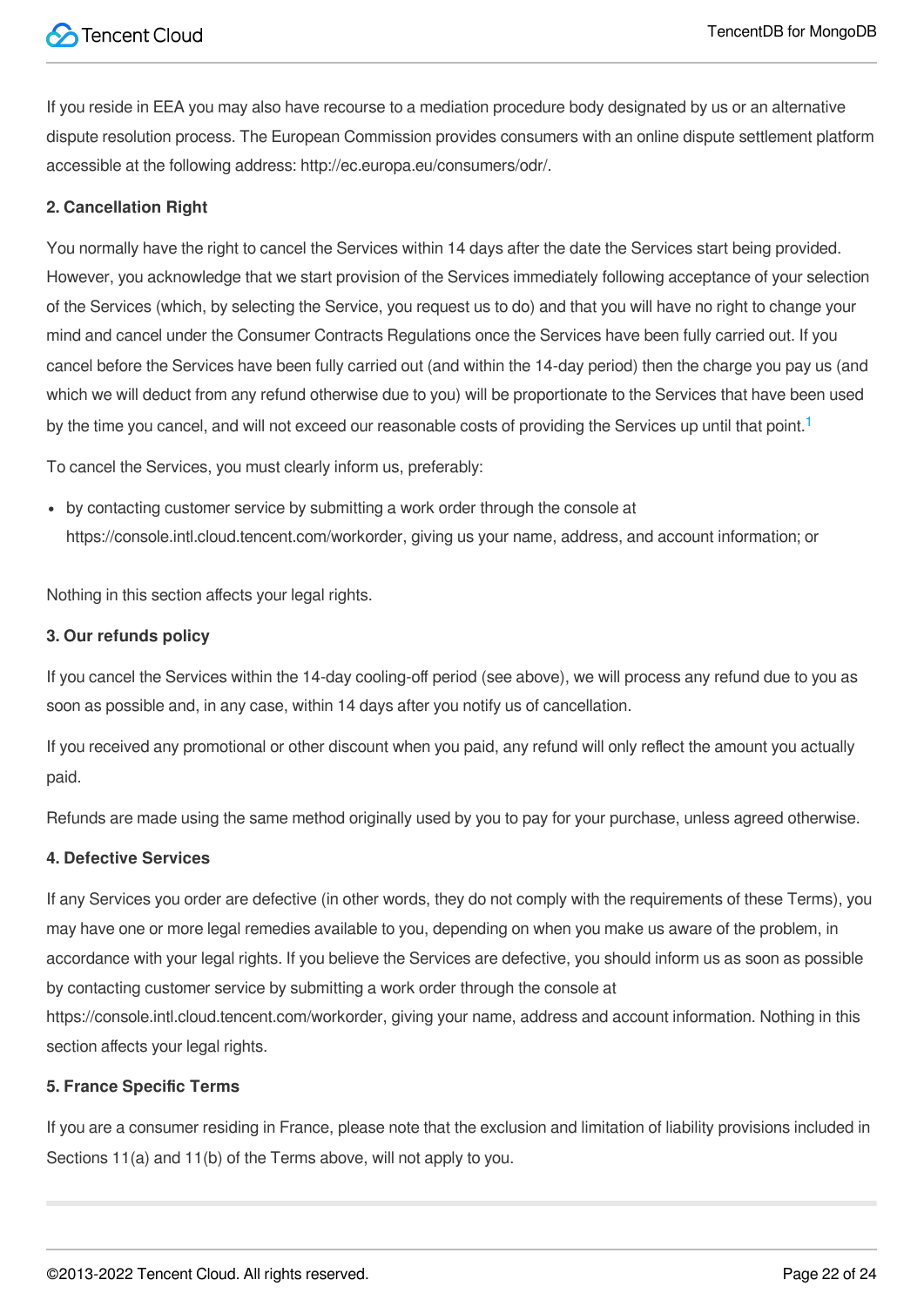<span id="page-22-0"></span>[1]: **Note to Tencent**: You should include a specific check-box at the point of order placement to capture this acknowledgement and consent. We can assist with wording, if required.

# TENCENT CLOUD GERMANY TERMS

To the extent you wish to receive Services under the Tencent Cloud Terms of Service ("**Terms**") and the country specified in your registered billing information is in Germany, you shall be subject to the terms of these Germany Terms, which prevail over the general Tencent Cloud Terms of Service in case of any contradictions. Any Terms used but not defined in these Germany Terms have the meaning given to them in the Terms.

**1. Privacy Policy.** Our Privacy Policy does not form part of the Terms. It only serves for informational purposes and provides information on how we process personal data within the scope of the Services.

**2. Changes to the Service and/or the Terms.** We reserve the right to change the Service and/or the Terms. We will notify you of the changed conditions by email at least six (6) weeks before their effective date and will indicate the intended application of these new Terms. If you do not object to the application of the new Terms within this period of time or if you continue to use the Services after the changed Terms have entered into force, the new Terms will be considered to have been accepted. We will notify you of the importance of the six (6) week period, the right to object, and the legal consequences of silence. If you do not accept the new Service and/or Terms, which are essential for the continued provision of our Services, we may terminate out contractual relationship with you.

**3. Third Party Software.** No terms and conditions applicable to Third Party Software form part of the Terms. You are not bound by any terms and conditions applicable to Third Party Software by these Terms.

**4. Limitation of Liability, Indemnification.** Notwithstanding Section 11 of the Tencent Cloud Terms of Service, the following applies to you:

(a) For damages with respect to injury to health, body or life caused by Tencent, Tencent's representatives or Tencent's agents in the performance of the contractual obligations, we are fully liable.

(b) Tencent is fully liable for damages caused wilfully or by gross negligence by Tencent, Tencent's representatives or Tencent's agents in the performance of the contractual obligations. The same applies to damages which result from the absence of a quality which was guaranteed by Tencent or to damages which result from malicious action.  $(c)$  If damages, except for such cases covered by Sections  $4(a)$ ,  $4(b)$  or  $4(d)$ , with respect to a breach of a contractual core duty are caused by slight negligence, Tencent is liable only for the amount of the total fees that you have paid to Tencent under these terms in the twelve (12) months immediately preceding the date that event giving rise to the liability first occurred. Contractual core duties, generally, are such duties whose accomplishment enables proper performance of an agreement in the first place and whose performance a contractual party regularly may rely on. (d) Tencent's liability based on the German Product Liability Act remains unaffected.

(e) Any further liability of Tencent is excluded.